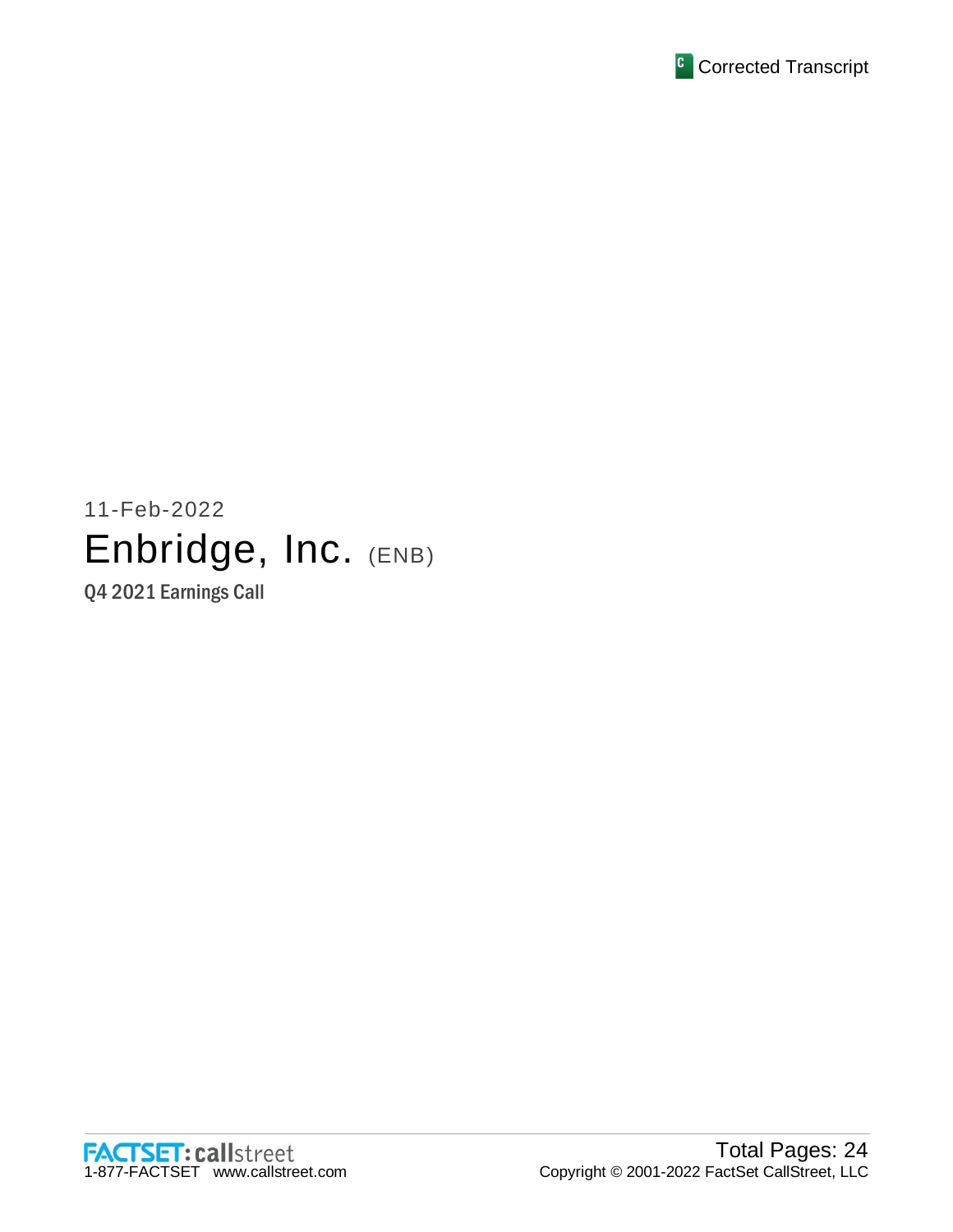# **CORPORATE PARTICIPANTS**

#### Jonathan Morgan

Vice President-Investor Relations, Enbridge, Inc.

Albert Monaco President, Chief Executive Officer & Director, Enbridge, Inc.

Vern D. Yu Chief Financial Officer & Executive Vice President, Enbridge, Inc.

Matthew A. Akman Senior Vice President-Strategy, Power & New Energy Technologies, Enbridge, Inc.

Colin K. Gruending Executive Vice President & President-Liquids Pipelines, Enbridge, Inc.

William T. Yardley Executive Vice President & President-Gas Transmission and Midstream, Enbridge, Inc.

Cynthia L. Hansen Executive Vice President & President-Gas Distribution and Storage, Enbridge, Inc.

# **OTHER PARTICIPANTS**

Robert A. Catellier Analyst, CIBC Capital Markets

Robert Kwan Analyst, RBC Capital Markets

Jeremy Tonet Analyst, JPMorgan Securities LLC

Robert Hope Analyst, Scotiabank

Ben Pham Analyst, BMO Capital Markets Corp. (Canada) Brian Reynolds Analyst, UBS Securities LLC

.....................................................................................................................................................................................................................................................................

Linda Ezergailis Analyst, TD Securities, Inc.

Praneeth Satish Analyst, Wells Fargo Securities LLC

Andrew M. Kuske Analyst, Credit Suisse Securities (Canada), Inc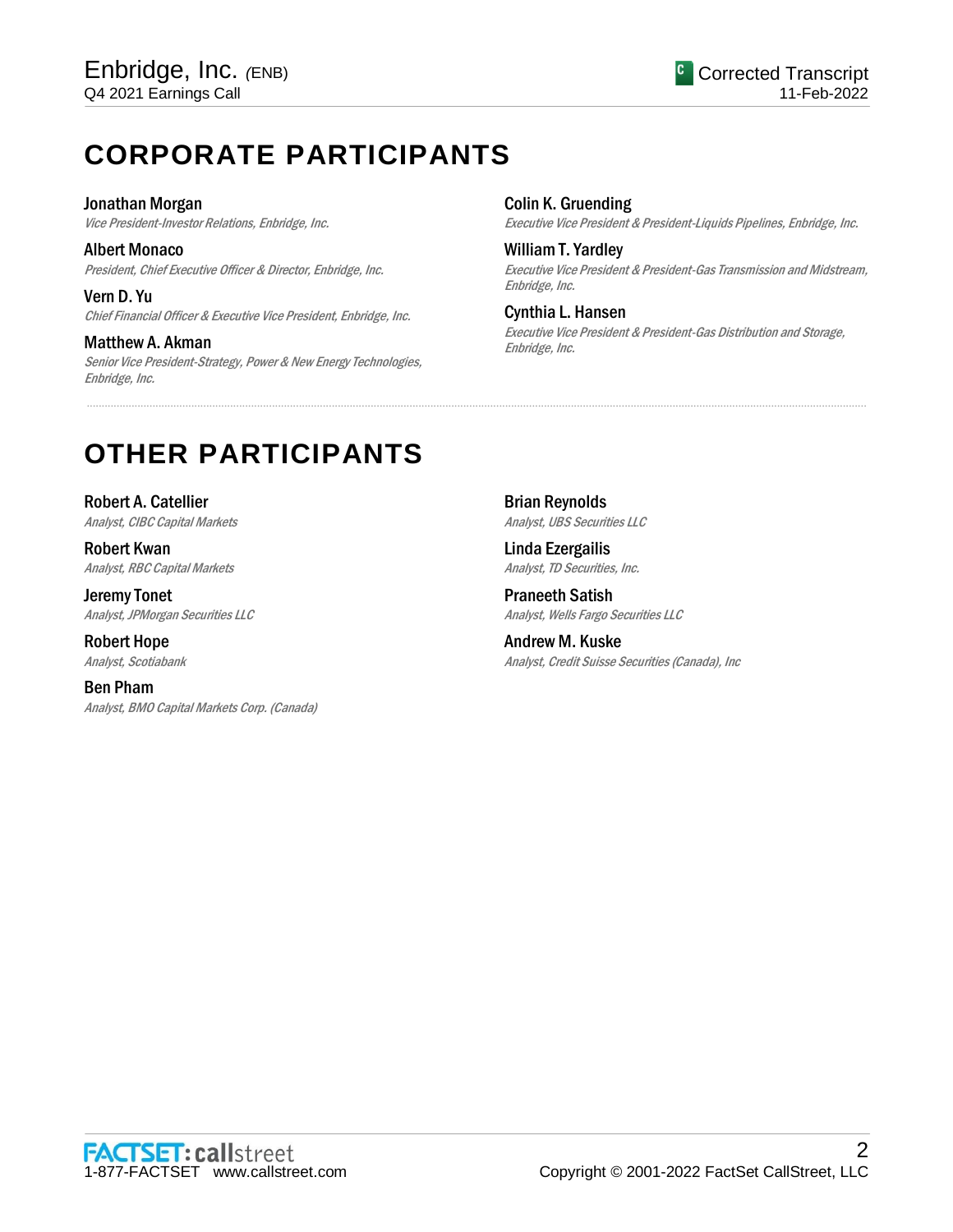# **MANAGEMENT DISCUSSION SECTION**

**Operator**: Welcome to the Enbridge, Inc. Fourth Quarter 2021 Financial Results Conference Call. My name is Emitrez, and I will be your operator for today's call. At this time, all participants are in a listen-only mode. Following the presentation, we will conduct a question-and-answer session for the investment community. [Operator Instructions] Please note that this conference is being recorded.

I will now turn the call over to Jonathan Morgan, Vice President, Investor Relations. Jonathan, you may begin.

.....................................................................................................................................................................................................................................................................

## Jonathan Morgan

Vice President-Investor Relations, Enbridge, Inc.

Thank you, Emitrez. Good morning and welcome to the Enbridge, Inc. fourth quarter 2021 earnings call. Joining me this morning are Al Monaco, President and Chief Executive Officer; Vern Yu, Executive Vice President, Corporate Development and Chief Financial Officer; Colin Gruending, Executive Vice President, Liquids Pipelines; Bill Yardley, Executive Vice President, Gas Transmission and Midstream; Cynthia Hansen, Executive Vice President, Gas Distribution and Storage; and Matthew Akman, Senior Vice President, Strategy, Power and New Energy Technologies.

As per usual, this call will be webcast and I encourage those listening on the phone to follow along on the supporting slides. We will try to keep the call to roughly one hour. And in order to answer as many questions as possible, we'll be limiting questions to one plus a follow-up, as necessary. We'll be prioritizing questions from the investment community. So if you are a member of the media, please direct your inquiries to our communications team who will be happy to respond. And as always, our Investor Relations team will be available following the call for any follow-ups.

On slide 2, I'll remind you that we'll be referring to forward-looking information on today's call. And by its nature, this information contains forecast of assumptions and expectations about future outcomes, which are subject to the risks and uncertainties outlined here and discussed more fully in our public disclosure filings. We'll also be referring to the non-GAAP measures which are summarized below.

And with that, I'll turn it over to Al Monaco.

## Albert Monaco

President, Chief Executive Officer & Director, Enbridge, Inc.

Thanks, Jonathan. Hi, everyone. Just as we begin here, the graphic is really just a reminder of how we kicked off Enbridge Day in December with the theme of how Enbridge is a bridge to a cleaner energy future. So more on that later. So, I'm going to begin with a 2021 recap, our current perspective on the energy markets, followed by our business update and ESG performance. And then, Vern will take you through the financial results and outlook.

.....................................................................................................................................................................................................................................................................

First, though, the close out of 2021 represents five years since the Spectra acquisition, that deal was obviously transformational for us. It gave us a premier natural gas transmission business and another large gas utility franchise, and we're driving a lot of growth and synergies in that business. We've expanded at the same time the liquids business and acquired the number one crude oil export facility in North America. We built our offshore wind business in Europe and we have a fulsome, low-carbon business. We honed our pipeline utility model by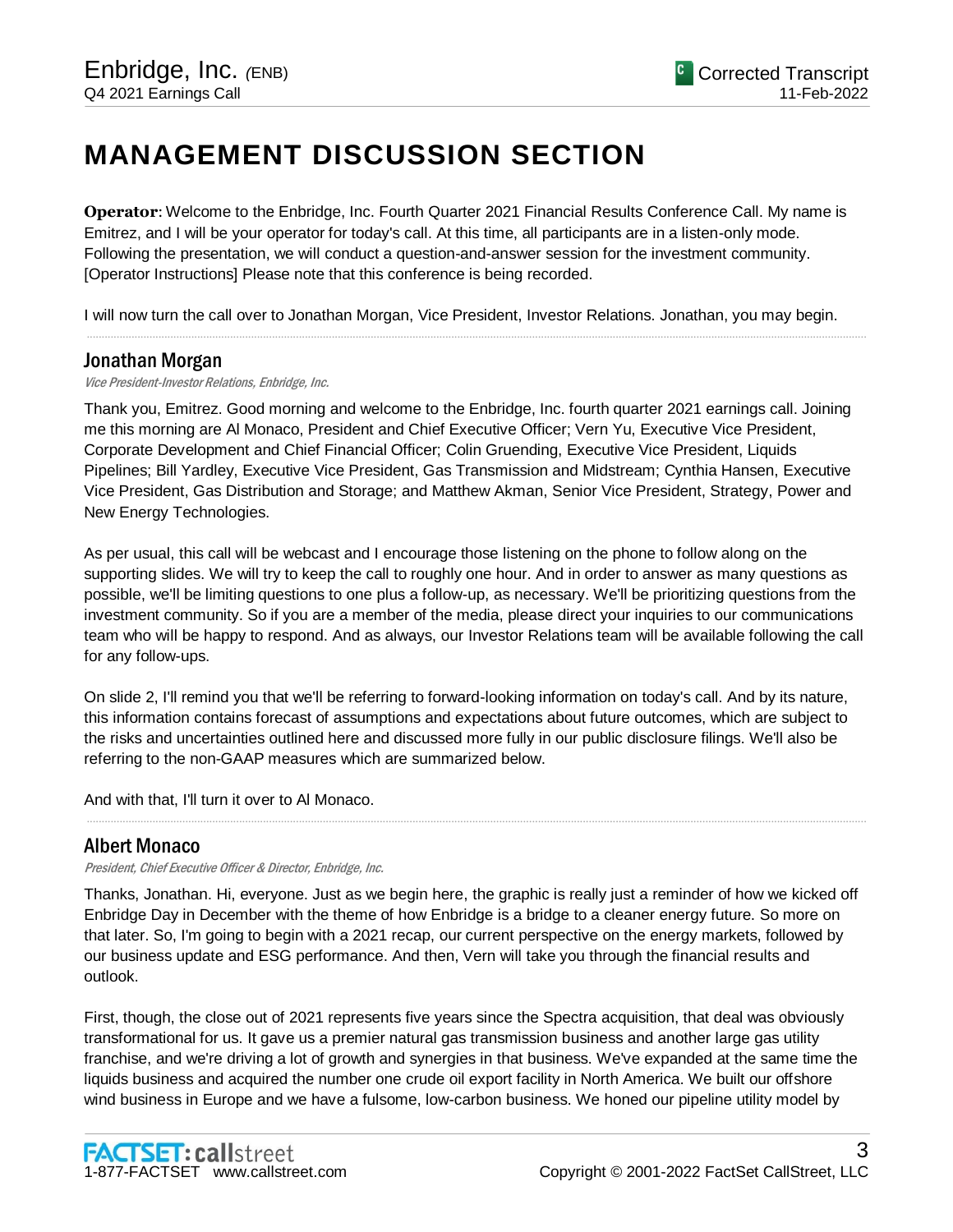selling assets that didn't fit at great value, by the way, simplified our structure, and our financial position has never been stronger. So, the business is in an excellent position and we're excited about the future.

As you saw this morning, we had another solid quarter, which closes out what's been a catalyst year in that fiveyear journey I was just talking about. We delivered record safety and operating performance. Our systems ran full, which drove DCF per share to the top end of the guidance of CAD 4.96, and that included a further CAD 100 million in cost savings. We put CAD 14 billion of capital into service, that includes Moda, secured another CAD 2 billion of growth and sold another CAD 1.2 billion in non-core assets at good value. We make big headway on our crude oil and LNG export strategy and low carbon. With Line 3 in service, we'll see record Mainline throughput and strong 2022 EBITDA growth. Now, this couldn't have come at a better time for producers, as 400,000 barrels of new egress and improved net backs is generating tremendous value, particularly at these prices, and it goes to the value of the franchise.

Gas Transmission utilization was strong as well. Texas Eastern saw 16 of its top 25 peak days over the past decade. We did have warmer weather at Utility, but we more than made up for that. And Renewables came in well, resource and EBITDA wise. This all translated into a strong cash flow and dividend growth, which continued with the 27th consecutive increase this year. And we're free cash flow positive this year with visible organic growth across the businesses.

Now on to energy markets. Just cutting to the chase on this, we're in the middle of an energy crisis. The economic recovery is driving strong global energy demand and normally we see a supply response, but not this time given significant underinvestment in both conventional and renewables. Not surprisingly, that brings energy shortages, higher fuel costs and, of course, inflation as you're seeing, which challenges competitiveness and economic growth. One example alone, US Northeast electricity price of last month reached over \$300 a megawatt hour several times, and that's the same case for heating bills in that area. And that's all, of course, due to lack of gas infrastructure.

What we're witnessing today highlights the importance of reliable, affordable energy in our lives. The reality is that North American conventional supply will play a large role in years ahead with long live reserves, low breakevens and leading ESG performance. Those North American advantages and coastal infrastructure will result in higher exports, which is what's behind our crude and LNG export strategy. So, before the crisis, our view was that conventional energy would grow at least through 2035, and what's happening today just reinforces that view. But while energy fundamentals are constructive, we will be very disciplined in deploying free cash and will gradually increase the proportion of low carbon investments.

We've got a solid inventory of both conventional and low carbon opportunities, totaling about CAD 6 billion per year. That actually aligns with our free cash flow generating capability after dividends and maintenance capital, including debt capacity. Of the CAD 6 billion in investable capacity, we'll prioritize the CAD 3 billion to CAD 4 billion annually to ratable utility-like projects and low capital intensity growth, and will put excess capacity to the next best option. More organic growth, potentially Moda-like asset deals, although those are few and far between, and share buybacks.

On the conventional side, we'll expand and modernize gas systems, which will displace coal and support Renewables growth. We'll continue to build out our LNG and export positions and invest in the gas utility. We'll also pursue capital efficient Liquids Pipelines optimizations. The nice thing is that these businesses also come with embedded low carbon opportunities, namely RNG, hydrogen and CCUS infrastructure. And our Renewables backlog gives us high visibility to growth as well.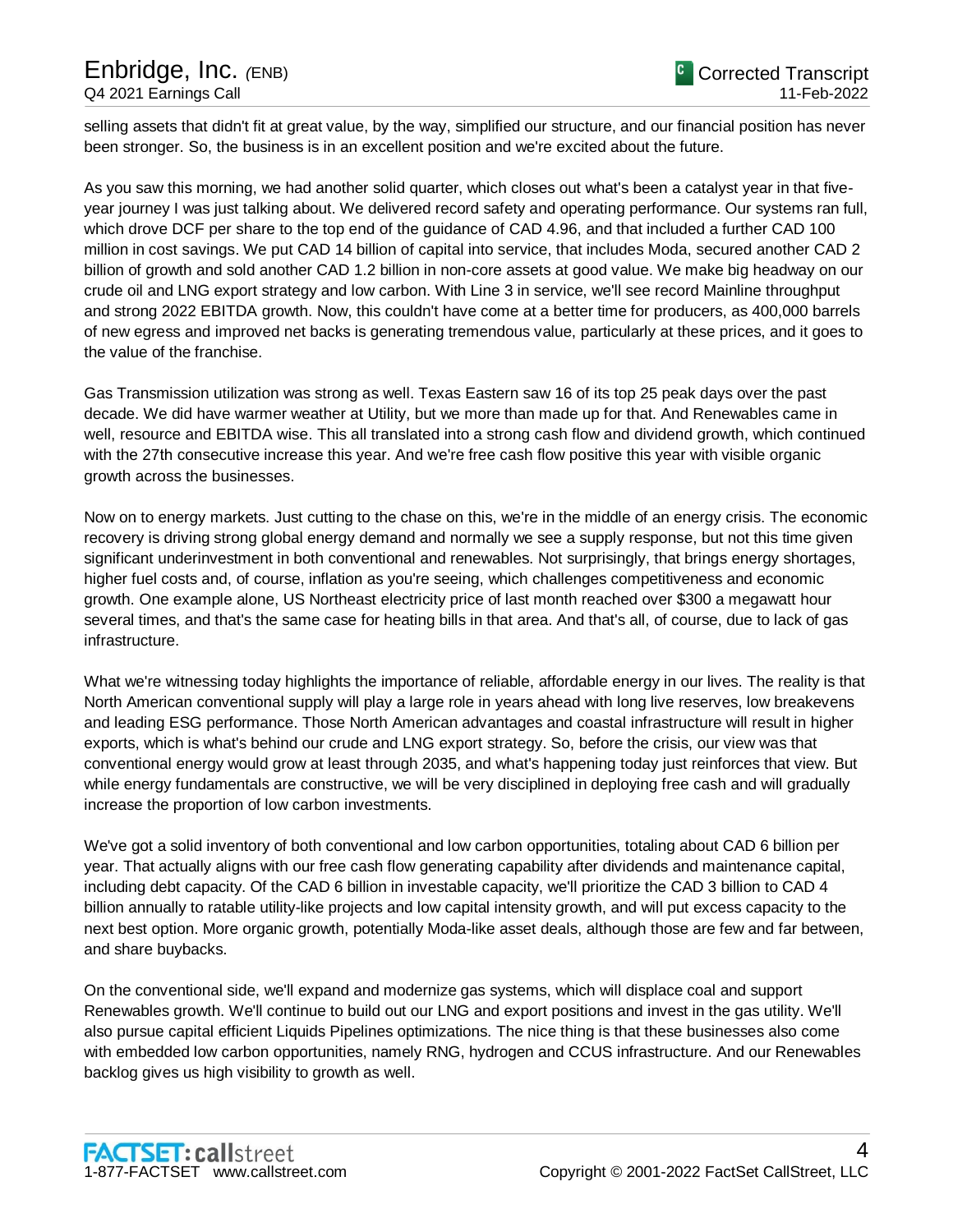Moving to the conventional business update, the Utility continues to have 45,000 customers annually of growth and we're connecting 27 new communities, so we expect to add roughly CAD 1 billion of rate base this year. In Gas Transmission, as you saw, we sanctioned another two projects totaling CAD 700 million. Phase II of our modernization program, which improves the reliability and reduces emissions, and the next phase of our Appalachia to market expansion, which will add much needed capacity in the Northeast. And in that business on rates, we're now in settlement discussions with Texas Eastern shippers. In Liquids, with Line 3 three now fully in the ground, our capacity is roughly 3.1 million barrels per day, and we're running pretty much full. So, we're looking good on Liquids volumes. The priority now is to add more downstream egress to the gulf on Flanagan Seaway path. These are highly capital efficient expansions and come with attractive returns.

And on that note, here's how we see the Mainline tolling process unfolding. As you know, there's a couple of options, either another CTS like incentive tolling arrangement or cost of service. We're in the consultation and information sharing phase here, and the goal is to land on which option works best for our shippers and makes sense for us. The incentive tolling model has worked very well in the past and aligns us with our shippers, and that's because it provides the toll certainty that they want and need to run their business. It keeps costs in check and incents us to add capacity. Now in that framework, we take on operating capital and FX risk and, of course, volumes move up and down. And if we manage all of that well, we can earn a commensurate return above the cost of service return.

To illustrate the win-win here, we've added roughly 1 million barrels per day of new low cost capacity during the last CTS term. And that's brought a lot of value to shippers when it's been challenging to add any new egress out of Western Canada. While the value equation has worked well in the past for both parties, we're equally comfortable under a cost of service arrangement going forward because it minimizes the risks I mentioned and we'd earn a good risk adjusted return.

As we've seen, shipper consensus is tough to achieve, so we are preparing a cost of service application right now. And we don't want to presuppose the timing, but we're looking to land on a path by this summer hopefully, and then file either a settlement agreement or a cost of service after that. But either way, we don't anticipate a material change in the context of Enbridge's overall EBITDA.

Sticking with Liquids, we've now targeted – integrated, sorry, our Ingleside export terminal and going after expansions. Storage capacity is fully contracted out for term. We're talking to customers right now about adding another 2 million barrels of capacity, which we're targeting to sanction later this year. On the export side of the facility, we're 60% contracted on the 1.6 million barrels per day of capacity. So the goal, of course, is to trim that out.

We're also seeing early interest in developing LNG, hydrogen and ammonia exports, and that's driven by global petrochemical feedstock demand. And under any scenario that we can see, the Permian's low cost abundant supply of natural gas and NGLs are going to be key to meeting that petchem demand. We're also co-locating up to 60 megawatts of solar power at Ingleside, and the graphic here you see shows this will more than achieve net zero, with the excess contributing to Scope 3 reduction. So, essentially, net negative at Ingleside. It's a great example actually of how we look at all new investment opportunities.

Outside of Corpus, we're continuing to develop the Houston oil and SPOT terminals. And that's the catalyst for expanding upstream heavy access to the Gulf and exports through our systems. We also have great momentum on LNG exports. With no end in sight to high LNG prices, after a little bit of a pause there, there's strong buyer interest in contracting up US Gulf capacity. We just brought on our Cameron Extension project connecting to the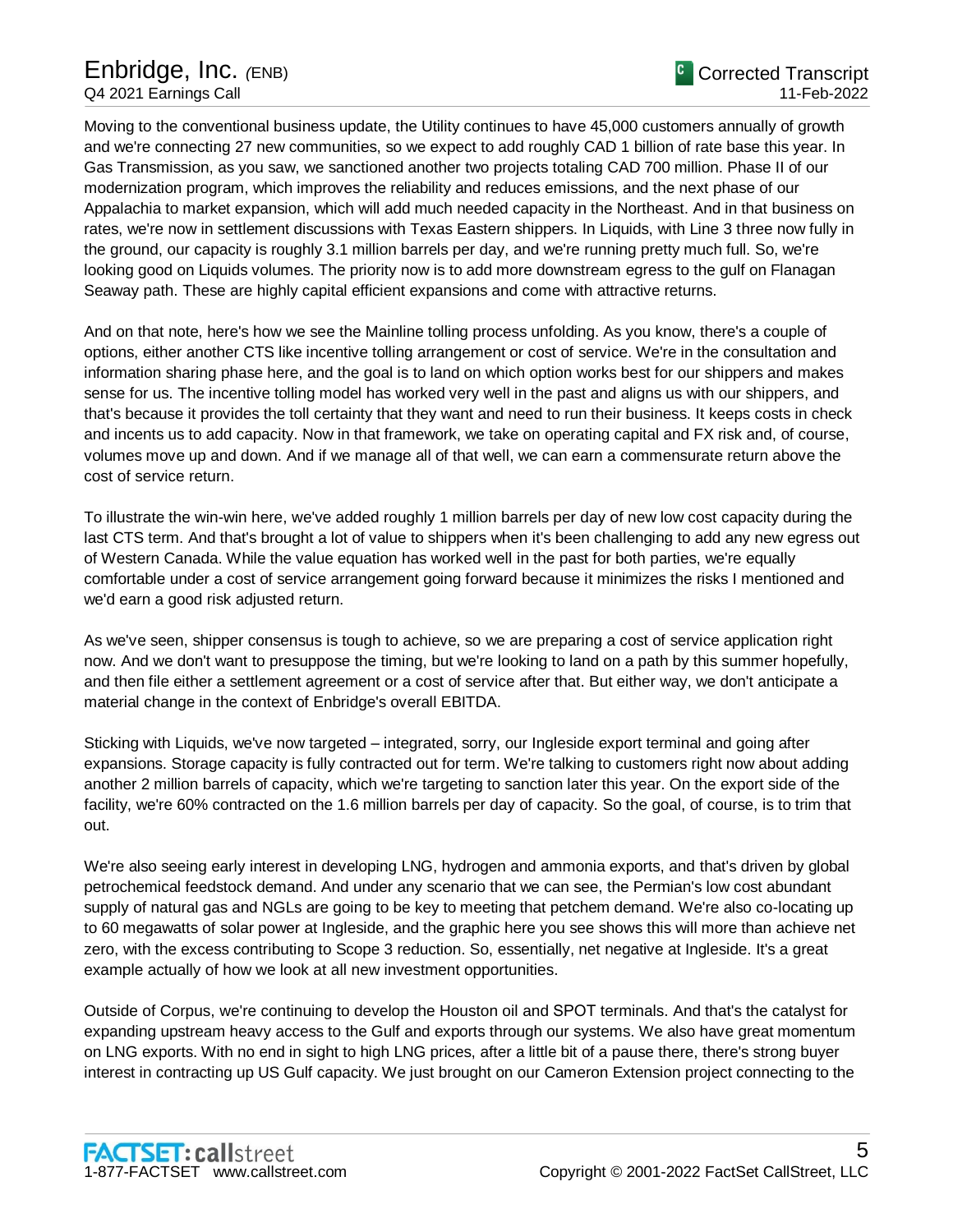# Enbridge, Inc. *(*ENB) Q4 2021 Earnings Call

Calcasieu Pass facility, our fourth transport deal. We've got several projects in development as well, and we've just locked up the PA with Texas LNG to expand Valley Crossing.

We're now seeing interest in Western Canada LNG, plus local market demand is picking up. So that should drive expansion on our West Coast system. In fact, we're now working on a CAD 2.5 billion expansion of T-South, and we're targeting an open season hopefully by midyear.

Now, the demand pull for that one is Woodfibre LNG, which we understand is progressing well to FID. All in, we've got CAD 6 billion of LNG opportunity in the hopper, which bodes well for post-2024 growth.

So you can see here that our conventional businesses have a long growth runway, but we know that energy transition is gaining momentum. And as you can see with the investment outlook here, capital is flowing. We see the transition as a great opportunity for us to extend our growth because the fact is our transportation and storage assets are essential to unlocking low carbon energy for the economy, and our franchises feed the best North American markets.

The transition is going to take time, as we all know, so we are focused on investing capital where there's a clear path now to execution and with attractive returns. To assess the pace of transition, we look at a number of signposts. We've put some of them down here on the slide.

The conditions are actually already right for Renewables, and we've been building that business for a decade. We're starting to see the policy framework and investment flow for hydrogen and CCUS, but they're not where they need to be to accelerate and scale investment. Global carbon markets are starting to form, but that'll take time to mature as well. In our view, the importance of regulatory and permanent clarity is underestimated. We need more certainty and shorter timeline to permit projects.

Through 2025, we see about CAD 4 billion of a potential investment, including offshore wind in construction, and we expect that to ramp up in the second half of the decade as RNG and CCUS and hydrogen accelerates. So let's run through the key low carbon areas.

We've got 14 Renewables projects in construction right now, including solar self-power North America and offshore wind in France, totaling 1.5 gigawatts. Our offshore, over half of the 80 foundations are now in at Saint-Nazaire, and it's on schedule for late this year. Fécamp and Calvados are tracking well to 2023 and 2024 ISDs.

We're well underway on our first floating offshore pilot at Provence Grand Large, and we see upwards of 750 megawatts of floating potential in France with EDF. As you can see, we're busy with our current backlog, so we don't need to chase new projects during this period of frothiness.

In North America, we're making great progress on solar self-power, 3 projects in service, 10 in construction. That's about CAD 300 million of capital. And by leveraging our own land position and load, we've identified another 1.5 gigawatts for development. On CCUS, we're working on several early-stage developments across the franchise. Now, as context here, the key drivers of success in CCUS in our view are storage proximity, scale and efficiency, and full path integrated solutions which fits with our capabilities.

Our Wabamun Carbon Hub development is positioned to capture emissions from a variety of emitters. Over 20 megatonnes per year of CO2 capture potential in the circle that you see on the map. In December, we signed an MoU with Capital Power; and last month, another one with Lehigh Cement.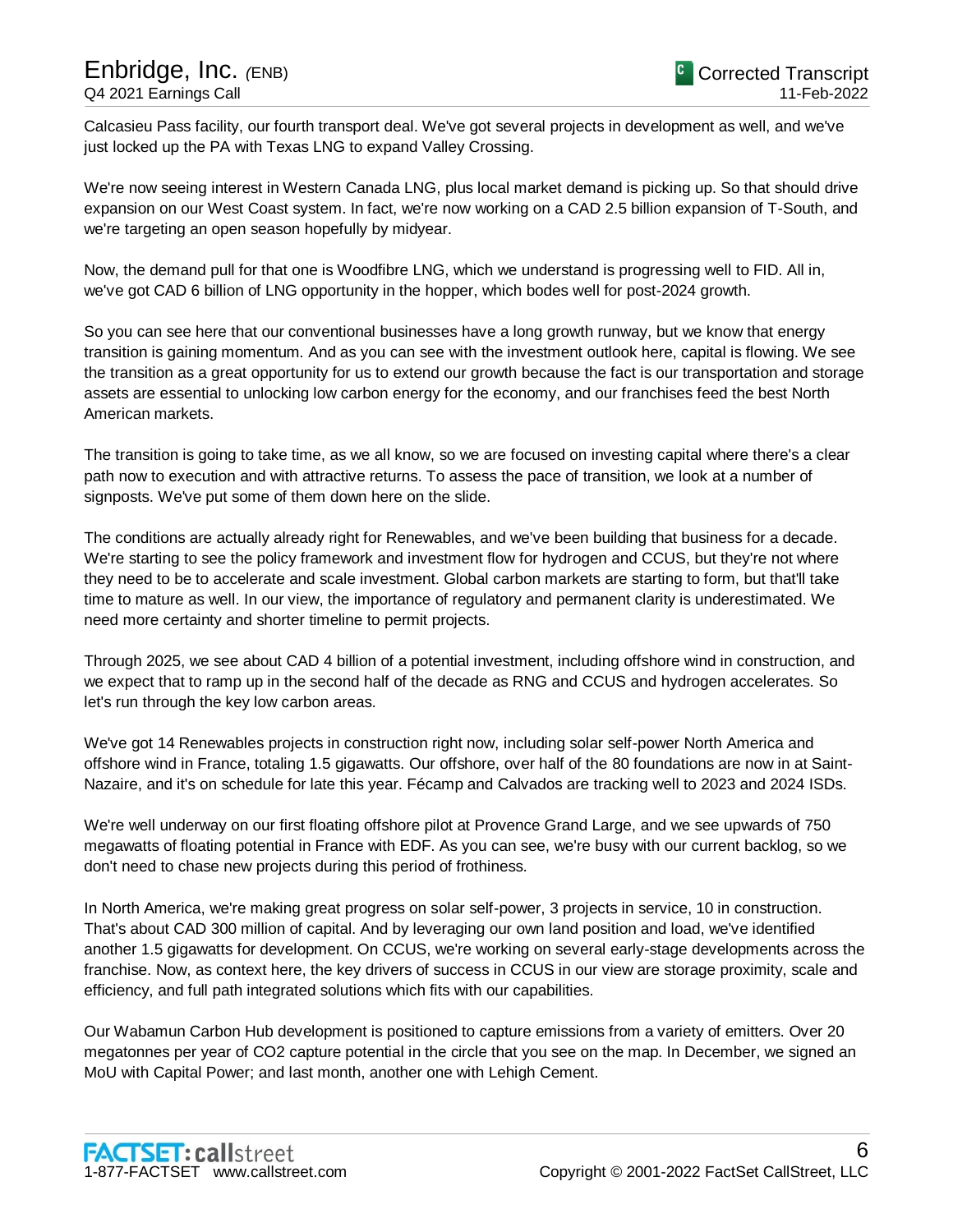So combined, that's close to 4 megatonnes CO2, which would anchor Wabamun, which would make it one of the largest globally. Timing wise, we could see a phased-in service between 2025 to 2027. So it's a project that could get the CCUS ball rolling in Alberta very quickly.

Important to that project, last week, we landed on a great partnership with five indigenous groups that we hope will be full equity partners in the hub, and we're excited about moving forward with them on this project. With those pieces all in place, we've just filed our application for pore space through the Alberta government's RFP process.

On RNG, the technology, economics and commercial support, as you know, are already established. So we're in scale-up mode on this. At the gas utility, 3 RNG facilities are operating and 4 in construction, and there's over 50 in early-stage development. The goal here, by the way, in the Utility is 5% of our 2 TCF annual send out to be RNG by 2030. In Gas Transmission, there's eight projects in development and a significant opportunity across the entire map.

Hydrogen is at an early stage, but with probably much larger investment potential longer-term. At this point, the key here is to prove out the technology and scalability and the Markham project, a pilot blending green hydrogen, into our gas network. That's North America's first one of those facilities which went operational in Q4. We're developing a similar, but larger one in Québec with Evolugen.

Finally, let's cover our ESG scorecard and how we're moving the ball forward further. So we're doing well against our emissions target so far, and intensity is down 21% since 2018 towards our 2030 emissions goal, and absolute emissions are down as well.

For example, our three operating solar self-power facilities will reduce about 20,000 tonnes of CO2 equivalent in the first full year of operation. And in GTM, for example, investments to modernize compressors lowers emissions by 25% at each facility.

In Liquids, we're just signing a long-term power contract at a local utility that could see 45% emissions reductions by 2030 for seven of our pump stations. And of course on diversity, we've seen great progress at all levels of our organization, including at the board.

The key to achieving these goals is three actions we've taken: establishing concrete plans within each of our businesses; linking targets to compensation; and aligning those goals with capital providers. Namely, that's the CAD 3 billion of sustainability-linked financing that we've done over the past while.

So you can see on the right here that we're leading the pack already, but here's how we get better. And just to illustrate the mindset behind this, we've previously set and met emissions targets in the past, 21% down on our Canadian operations and taking out 55 metric tonnes of CO2 equivalent with our conservation programs. We've set four new goals with four pathways and aligned them with Paris on net zero.

We've now added Scope 3 metrics, including a contribution to Scope 3 reductions by investing in renewables, low carbon fuels and conservation. So here's how we're building on this foundation. We're going to work with our supply chain to get after Scope 3 emissions. We'll work with third-parties to help develop science-based guidelines for the midstream sector.

We're enhancing our TCFD disclosures to include a net zero scenario in our next sustainability report. That's coming out in Q2, by the way. And we're developing our new low carbon partnerships to drive innovation across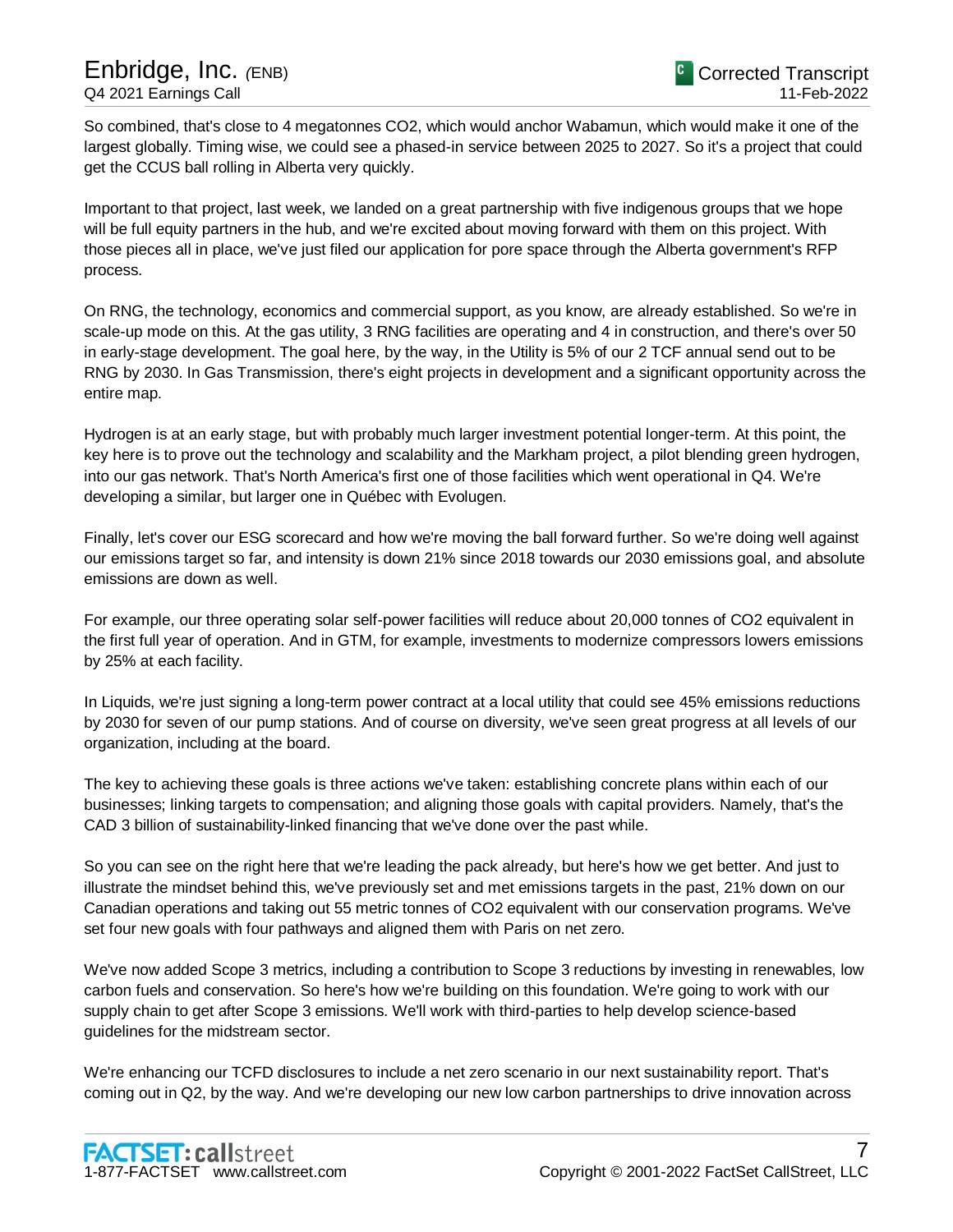the business. We're also integrating ESG further into our capital allocation framework. So here's what that looks like.

First, every new investment we consider includes an ESG lens and aligns with our interim and long-term targets. Our investment models factor in our emissions target, so we plan for future investments. Our hurdle rate accounts for regulatory and permitting risk, and we test new investments against a range of transition scenarios. Our recent Ingleside acquisition, as you heard, is a great example of how we apply this ESG lens in allocating capital.

.....................................................................................................................................................................................................................................................................

So with that, I'll pass it over to Vern for the financial review.

## Vern D. Yu

Chief Financial Officer & Executive Vice President, Enbridge, Inc.

Thanks, Al, and good morning, everyone. Our fourth quarter results were up strongly over 2020 based on solid operational performance across our businesses, along with partial year cash flow contributions from the CAD 14 billion of capital that we put to work last year. This translates into adjusted EBITDA and DCF being up 15% yearover-year, and EPS is 20% higher. Full year, DCF per share came in at the top end of our range and our DCF – our EBITDA was well within guidance. This is our 16th year in a row where we've hit guidance.

Mainline volumes were about 3 million barrels per day in Q4, reflecting the benefit of the additional capacity from Line 3. Ingleside is performing in line with expectations, and cash flows are expected to ramp up in 2022 as more contracts kick in. These operational results were partially offset by an interim toll provision recorded for the second half of 2021 following the expiry of our CTS agreement. We have included this full year provision in our 2022 guidance and throughout our three-year financial outlook.

In Gas Transmission, utilization was very solid with additional contributions coming from the capital we placed into service in the fourth quarter, including the CAD 1.5-billion B.C. Pipeline expansion. And as Al mentioned, the Utility's annual results were affected by CAD 31 million due to warmer than normal weather, but we've had a cold start to 2022 so this is a little bit of a tailwind for us this year. Wind and solar resources in our Renewables business met our expectations. In Energy Services, challenging marketing conditions continue to persist through the quarter. However, as a reminder, most of our committed contracts expire late this year or early next year, which improves our outlook for 2023 and beyond.

Operating results in our US businesses were impacted by a weaker Canadian dollar, but our FX hedging program offsets much of this, and you can see our hedge gains in eliminations and other. And finally, earnings reflect increased depreciation associated with the CAD 14 billion of capital that we spoke about. So, another solid year in the book, and that sets us up nicely for 2022.

Let's move to that outlook now. Our 2022 guidance that we issued in December remains unchanged and it represents a 9% increase in EBITDA over 2021. This includes the interim toll provision that I spoke about. Mainline volumes are off to a good start in the first quarter of this year, supporting our forecast of just under 3 million barrels per day on average for the year. This factors in seasonally lower volumes in Q2 and Q3 due to upstream and downstream maintenance activities. In our gas businesses, systems are running near full capacity, so a good performance in the early part of this year.

There's been a lot of focus in the market on inflation, interest rates and foreign exchange, so let's recap how we're positioned on these items heading into this year. On inflation, about 80% of our EBITDA has inflation protection built in through contractual escalators and other regulatory mechanisms. So, we're well-protected on the top line.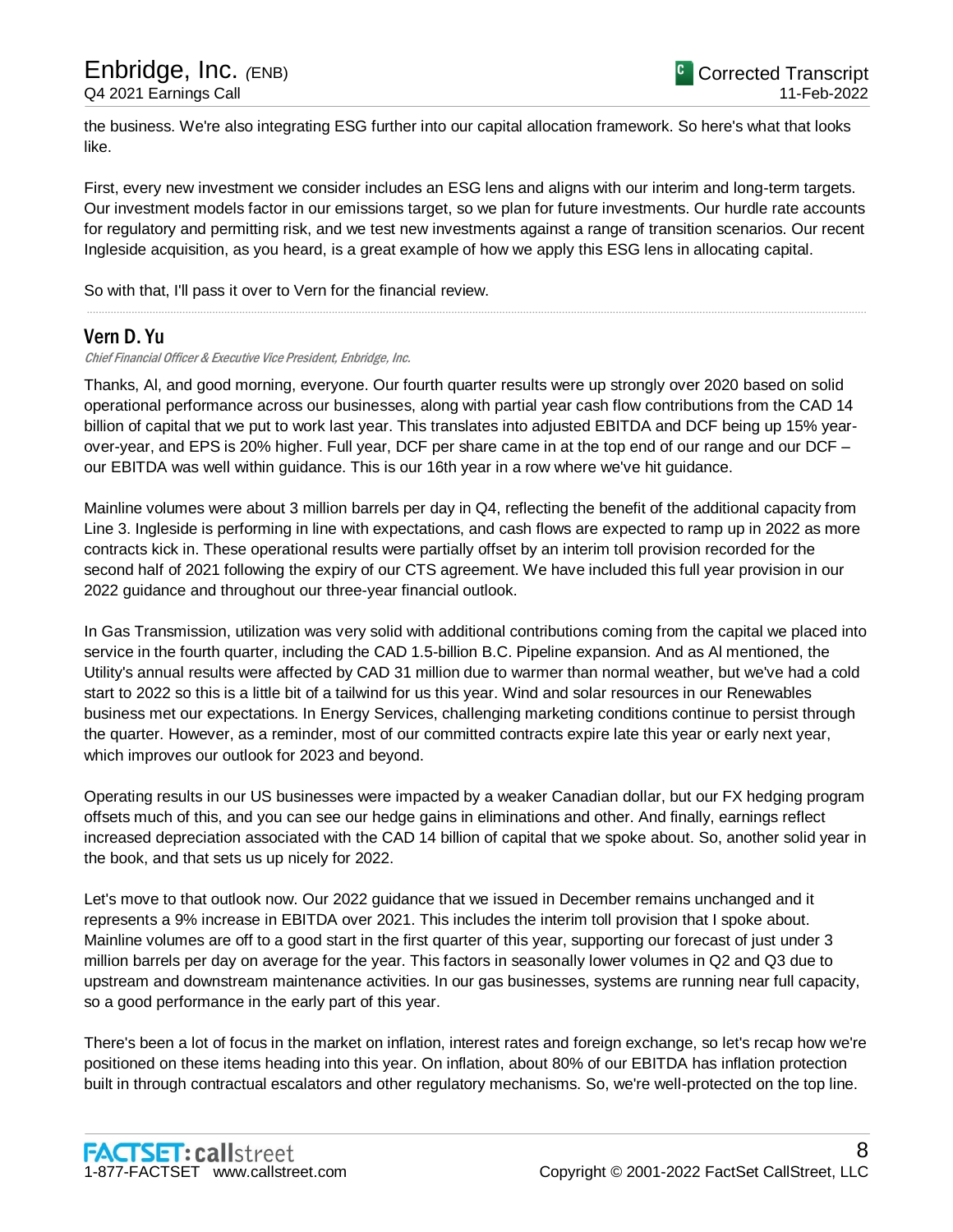We continue to be highly focused on managing cost and, as AI mentioned, since 2017, we've delivered CAD 1.2 billion in aggregate cost savings, with another CAD 100 million realized last year.

Our exposure to rising interest rates is limited as most of our debt is fixed rate and what's remaining, we actively hedge. On FX, we are about 95% hedged on DCF for 2022 at a rate of CAD 1.28. So, we've got good protection against exchange rate volatility. And as you know, we intentionally limit our exposure to commodity prices, which amounts to less than 2% of our EBITDA. But on the margin, we could see a little bit of upside from our investments in Aux Sable and DCP.

Let's move to the funding plan. In keeping with our self-funded approach, all equity funding needs will be met through internally generated cash flows. Debt maturities in 2022 are about 7% of our total debt, which is very manageable, and we'll continue to tap capital from diverse credit markets. In Q1, we've already swapped out some preference shares with hybrid notes. This allows us to capitalize on lower rates which optimizes our funding costs. No change to our expectations for leverage. We expect to exit 2022 near the bottom of our 4.5x to 5.0x debt to EBITDA range, driven by annualized contributions from Line 3 and the Ingleside terminal. This provides us excellent financial flexibility and results in CAD 5 billion to CAD 6 billion per year of investment capacity. A portion of that will fund our secured program so let's turn over to that.

As of today, our secured backlog sits at CAD 10 billion. This reflects the CAD 700 million of further investments in our US Gas Transmission business that we announced today. We added the Phase II of Texas Eastern Modernization Program and Phase II of Appalachia to Market expansion. That is consistent with our thesis that natural gas is a part of the long-term energy equation, providing a reliable and affordable growth along with emissions reductions.

More broadly, our secured program continues to be well-diversified across our businesses, with an emphasis on ratable and capital efficient growth. Over our three-year planning horizon, these projects will support a 5% to 7% DCF per share growth outlook. And as Al noted, we have good visibility to CAD 6 billion per year of organic growth coming from conventional and low carbon investment opportunities, which will support our longer term growth outlook.

So, let's wrap up with our capital allocation priorities. Our priorities start with maximizing our financial strength and flexibility. Our balance sheet is in great shape. It will strengthen over the year and we have BBB+ ratings from all four credit rating agencies. This is exactly where we want to be. We will continue to grow our dividend ratably. We increased it by 3% this year and that's our 27th consecutive annual increase. Annual ratable dividend growth remains core to our value proposition.

Our cash flows and balance sheet leave us with about CAD 5 billion to CAD 6 billion of annual investment capacity. We will deploy CAD 3 billion to CAD 4 billion to advance brownfield low multiple expansions and optimizations, along with ongoing modernization investments and the utilities annual capital program. That leaves about CAD 2 billion per year in excess investment capacity for more organic growth, potential asset acquisitions, share buybacks or debt repayment. Successful opportunities will need to meet our low risk business model. Our risk adjusted hurdle rates have a strong strategic fit and align with our emission reduction goals. The Ingleside terminal acquisition was a good example of how we checked all of these boxes.

In addition, we have a proven track record of opportunistically recycling capital. We did another CAD 1.2 billion last year, and this could supplement our CAD 5 billion to CAD 6 billion of annual investment capacity. The bottomline is we will continue to be highly disciplined and be good stewards of capital on behalf of our shareholders.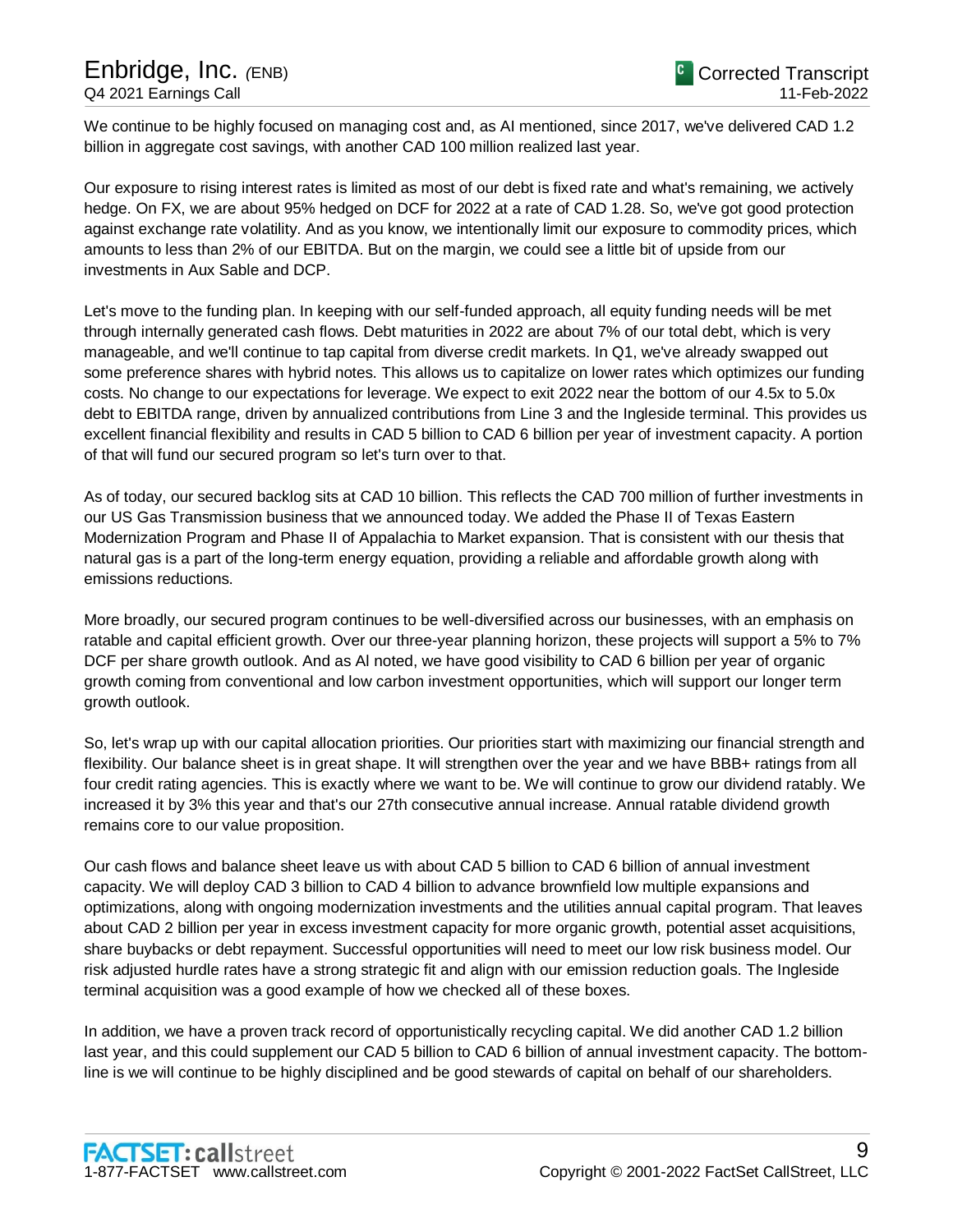So, I'll wrap up and turn it back to Al.

## Albert Monaco

President, Chief Executive Officer & Director, Enbridge, Inc.

Okay. Thank you, Vern. Just a few takeaways here. Our diversified business, as you just heard, continues to generate predictable cash flow and consistently growing the dividend. The solid base, along with our secured growth outlook, drives 5% to 7% DCF per share CAGR to 2024. We have a two-pronged strategy, capitalize on conventional energy fundamentals while increasing low carbon investments, and we think that supports continued growth beyond 2024.

.....................................................................................................................................................................................................................................................................

As you just heard from Vern, we'll remain very disciplined, prioritizing capital efficient and utility-like projects and ensure free cash is deployed to maximize value, all that to say that we believe that our value proposition remains very solid. And if you recall that five-year look back and how 2021 capped it off, we believe we're in excellent position to continue growth.

Before we get to the questions, I want to acknowledge Bill Yardley, our longtime leader of the Gas Transmission business. A couple of weeks ago, we announced Bill's retirement after 21 years at Enbridge and previous to that Spectra. And just a remarkable career. Bill developed a top notch gas business, and he's been a key member of our broader executive team. Many of you have known Bill for a long time, and it's been a real pleasure to work alongside of him. He's put a lot of points on the board for us, but what really stands out for me is how he set up the transmission business for the future, particularly in expanding it and executing our LNG export strategy. But he's also personally led a mission to make us better on safety and reliability, and it won't be too far into a discussion with Bill before he gets to the importance of serving our customers.

Finally, as you heard him speak at Enbridge Day, Bill is very passionate about the future of natural gas. We spent a lot of time thinking and planning for succession and developing people at Enbridge to manage changes like this. So taking over for Bill will be Cynthia Hansen, who's had her own mark leading our gas utility over the years and has been through several senior roles. So, it's a natural fit, and she's excited about taking on this new role in Houston.

Taking over for Cynthia in Toronto is Michele Harradence. Michelle currently runs Gas Transmission operations in Houston and has great experience in every part of the value chain. And finally, in addition to his CFO role, Vern is taking on Corporate Development, again, a long history of experience and leadership at Enbridge.

So we'll end it off there and turn it back to the operator for the Q&A.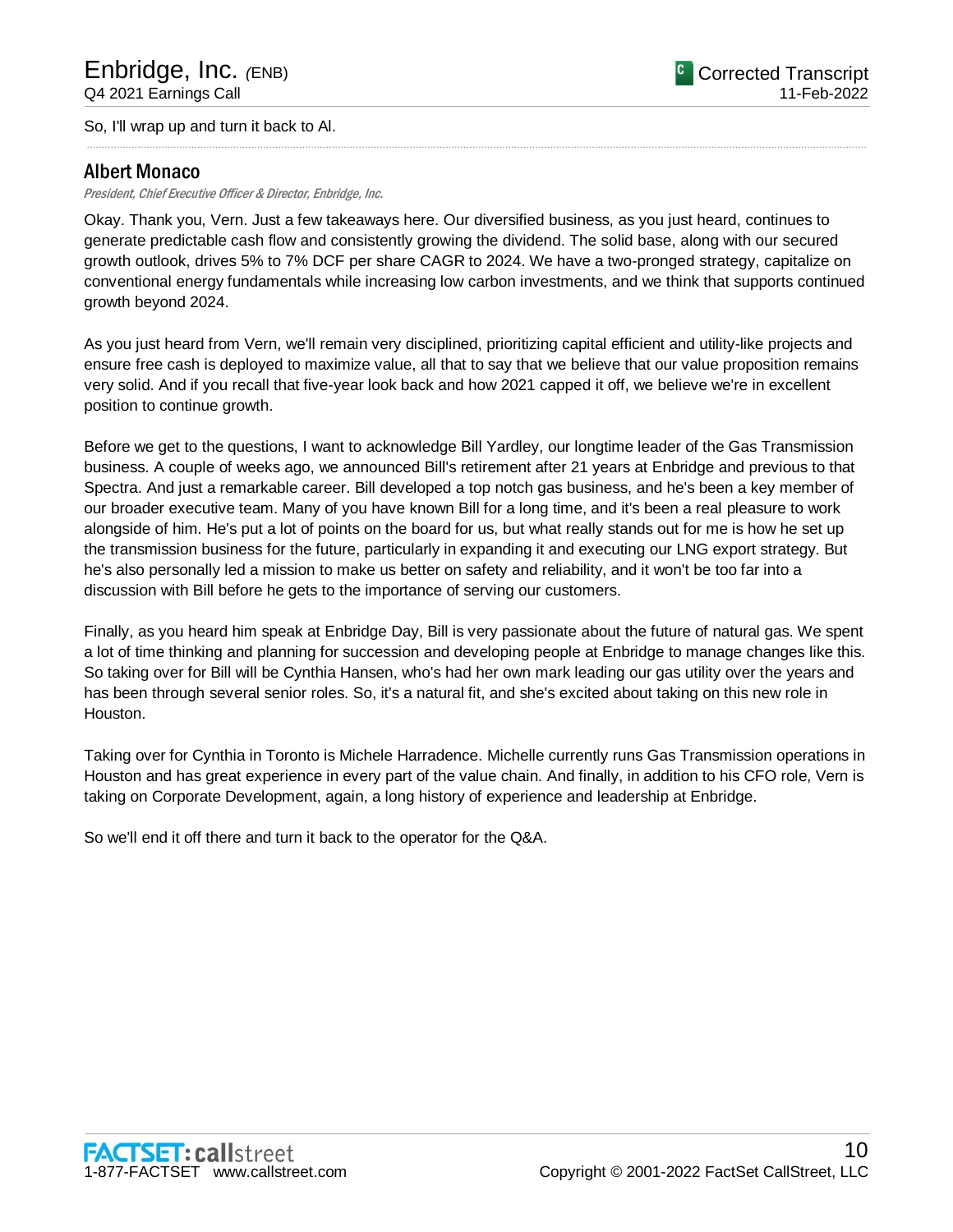# **QUESTION AND ANSWER SECTION**

**Operator**: Thank you. We will now begin the question-and-answer session. [Operator Instructions] We'll pause for just a moment to compile the Q&A roster. Your first question comes from the line of Robert Catellier with CIBC Capital Markets.

.....................................................................................................................................................................................................................................................................

Robert A. **Catellier** Analyst, CIBC Capital **Markets** 

Thank you and good morning, everyone, and thanks for the presentation. I wanted to start with the offshore wind where we've seen rising cost causing some financial difficulties for one of the offshore wind contractors. So, can you describe your exposure to the – to Saipem on existing offshore wind projects? And just more generally, how do you see inflation and cost escalation impacting your ability to move other projects development to FID?

.....................................................................................................................................................................................................................................................................

#### Albert Monaco

President, Chief Executive Officer & Director, Enbridge, Inc.

A

 $\overline{C}$ 

Okay, Robert. I'm going to quarterback this Q&A, by the way. So, I think for this one, we'll hand it to Matthew. It's a good question on inflation and offshore wind. .....................................................................................................................................................................................................................................................................

Matthew A. Akman Senior Vice President-Strategy, Power & New Energy Technologies, Enbridge, Inc.

Okay. Thanks, Al. Thanks, Rob, for your question. Yeah, you're right. We are seeing inflationary pressures in the industry generally, as in all infrastructure. But on the offshore wind assets and construction projects, we have very good protection in terms of wrap EPC contracts for construction. So right now, fortunately, we're not seeing inflationary pressure on our capital budgets over there. As you know, Saint-Nazaire is scheduled to come online later this year, and that's in good shape.

Regarding Saipem, they are involved with us, especially at Courseulles, at Calvados. They are involved in the foundations. So, generally, a couple of points there. Calvados is a few years away from in-service and the major construction work there would start next year. As you can imagine, we have the regular protections in terms of bonds as well as collateral. So it's also – I think, the main point, it's a very good contract. We don't see any disruption there at this point. And so, we're optimistic that there won't be any impact there as we go forward.

So, Al, back to you.

### Albert Monaco

Albert Monaco<br>President, Chief Executive Officer & Director, Enbridge, Inc. And The Content of the Security of the Alberta S

Yeah. I think the broader point around inflation, though, in this opportunity set is real, though, Robert. I think your point is good. As I referred to in my remarks, I think we've got enough going on here that we're going to watch that carefully and we're not going to necessarily get into projects that get us exposed. I mean, we know the returns are clamping down in this sector, so we're going to be very careful about the future investments. And there's no rush

.....................................................................................................................................................................................................................................................................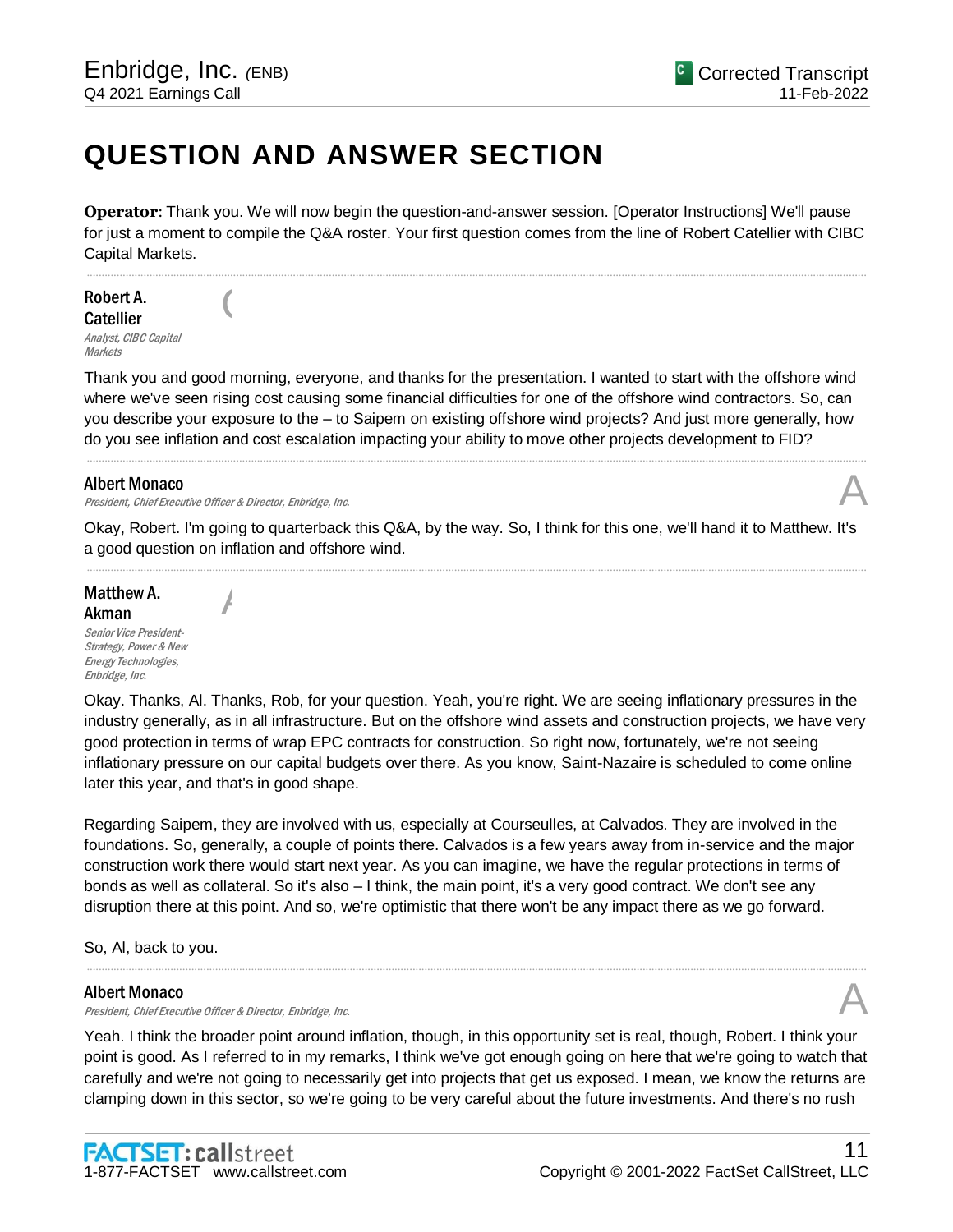for us to get into a whole bunch of projects that are going to crunch our returns. So that's the broader perspective on it. .....................................................................................................................................................................................................................................................................

## Robert A. Catellier **Robert A. Catellier**<br>Analyst, CIBC Capital Markets **Q**

Okay. That's very helpful. And maybe one more. Just on slide 13, you had a comment on your CCUS update about utility-like commercial model and returns. And I'm just wondering if in your commercial discussions, are you taking a cost of service approach or a fee for service approach or maybe some other? And I'm curious as to what level of scale you think is necessary to be able to make that work on a commercial basis?

.....................................................................................................................................................................................................................................................................

#### Albert Monaco

President, Chief Executive Officer & Director, Enbridge, Inc.

Okay. Well, I'll start it off. And then, as you know, we're working on a project here in Alberta, but, generally speaking, this whole sector is going to develop with scale and cost in mind. So our thought is, with appropriate sort of, what would you call, throughput with CO2 on the infrastructure, we can make a utility-like structure work. And what I mean by that is good protection in terms of long-term cash flow. And in that way, we should be able to provide the lowest cost of capital to actually make things work.

So these are very cost and capital-intensive projects, so we need to be very thoughtful about how we bring our cost of capital to bear on that. So it really does fit the utility-like model, and that should line up with the competitiveness that customers will want on this. So that's the bigger picture.

In terms of scale, what we're thinking about on this project, as you know, we have a rough estimate of investment required for each megaton of reduction, which is about CAD 1 billion for each. So these are fairly large scale projects. So that's probably the order of magnitude you're talking about for each megaton.

I don't know, Colin, do you want to add anything on that?

#### Colin K. Gruending

Executive Vice President & President-Liquids Pipelines, Enbridge, Inc.

I think you covered most of it. The only thing I'll add, Robert, is the point on proximity and to help this cost down equation. Moving the waste product the shortest distance possible contributes meaningfully to the outcome. So our project is designed to transport and store the carbon relatively close to the emitting sources. So that helps too.

.....................................................................................................................................................................................................................................................................

.....................................................................................................................................................................................................................................................................

.....................................................................................................................................................................................................................................................................

.....................................................................................................................................................................................................................................................................

.....................................................................................................................................................................................................................................................................

#### Robert A. Catellier

**Robert A. Catellier**<br>Analyst, CIBC Capital Markets **Q** 

Okay. That's helpful color. Thanks, guys.

#### Albert Monaco

Albert Monaco<br>President, Chief Executive Officer & Director, Enbridge, Inc. And The Content of the Security of the Alberta S

Thank you.

**Operator**: Your next question comes from the line of Robert Kwan with RBC Capital Markets.

#### Robert Kwan

**Robert Kwan**<br>Analyst, RBC Capital Markets **Q**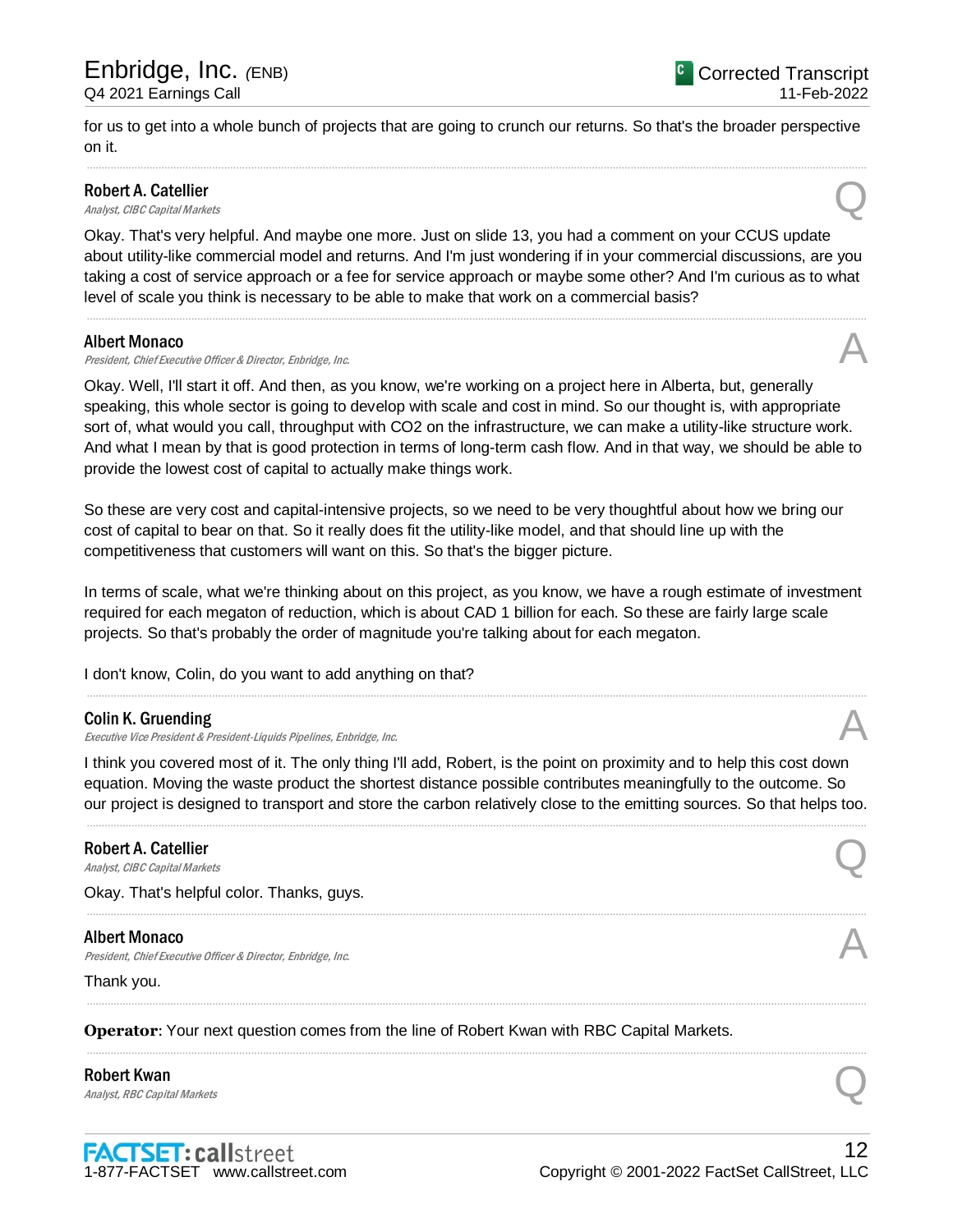#### Great. Good morning.

#### Albert Monaco

Albert Monaco<br>President, Chief Executive Officer & Director, Enbridge, Inc. And The Content of the Security of the Alberta S

Hello.

#### Robert Kwan

**Robert Kwan**<br>Analyst, RBC Capital Markets **Q** 

If I can just follow a little bit here on emerging energy transition initiatives, whether it's CCUS, you talked about hydrogen. And just, you've been a returns focused organization historically, just what's the appetite to deploy capital at sub-optimal returns just to establish the footprint with the hope of developing a franchise that that can drive additional projects with better returns over time?

.....................................................................................................................................................................................................................................................................

.....................................................................................................................................................................................................................................................................

.....................................................................................................................................................................................................................................................................

#### Albert Monaco

President, Chief Executive Officer & Director, Enbridge, Inc.

Yeah. Well, in short, we don't have a lot of appetite to deploy capital in low return projects. I think this is going to be an interesting number of years here as we go forward. I think so far, Robert, we've been able to deploy capital right in line with our traditional investment criteria, as you point out. Whether you look at the RNG opportunities that we're investing in, good returns there. Certainly, the Renewables projects in broad terms have generated Enbridge-like returns, let's call it. The hydrogen pilot plant is generating a good return under regulatory protection, let's just call it.

So that will continue to be the process. There may be something at the margin, let's say, where we're trying to prove a technology out or prove it out to scale that we could see a little bit of capital deployed to see that happen. But, generally speaking, during this period while we're in scale-up, we want to be very careful not to get too far ahead of the curve on putting capital to work that isn't going to generate the right return for us. So that's our overall approach.

.....................................................................................................................................................................................................................................................................

#### Robert Kwan

**Robert Kwan**<br>Analyst, RBC Capital Markets **Q** 

Yeah. That's great, Al. And maybe if I can finish here on the Mainline. It's been, I guess, now a little over 10 years under CTS. You've got a shipper group that's arguably maybe more disparate in terms of their interests than we've seen in the past. So what are you seeing, just as you've had these initial discussions, as the top two or three points of contention in terms of what they're coming to you and just even what members within the Representative Shipper Group maybe wanting here?

.....................................................................................................................................................................................................................................................................

.....................................................................................................................................................................................................................................................................

#### Albert Monaco

President, Chief Executive Officer & Director, Enbridge, Inc.

Go ahead, Colin.

### Colin K. Gruending

Executive Vice President & President-Liquids Pipelines, Enbridge, Inc.

Robert, hey. Good morning. It's an interesting question. And while some time has passed, some things stay the same. And I don't want to be presumptive here because, as Al mentioned, we're still in relatively early innings, consulting and listening carefully to customer interests. What's staying the same is the early feedback, which is fairly homogeneous, is to ensure Enbridge stays aligned and behaves in a manner that creates value for the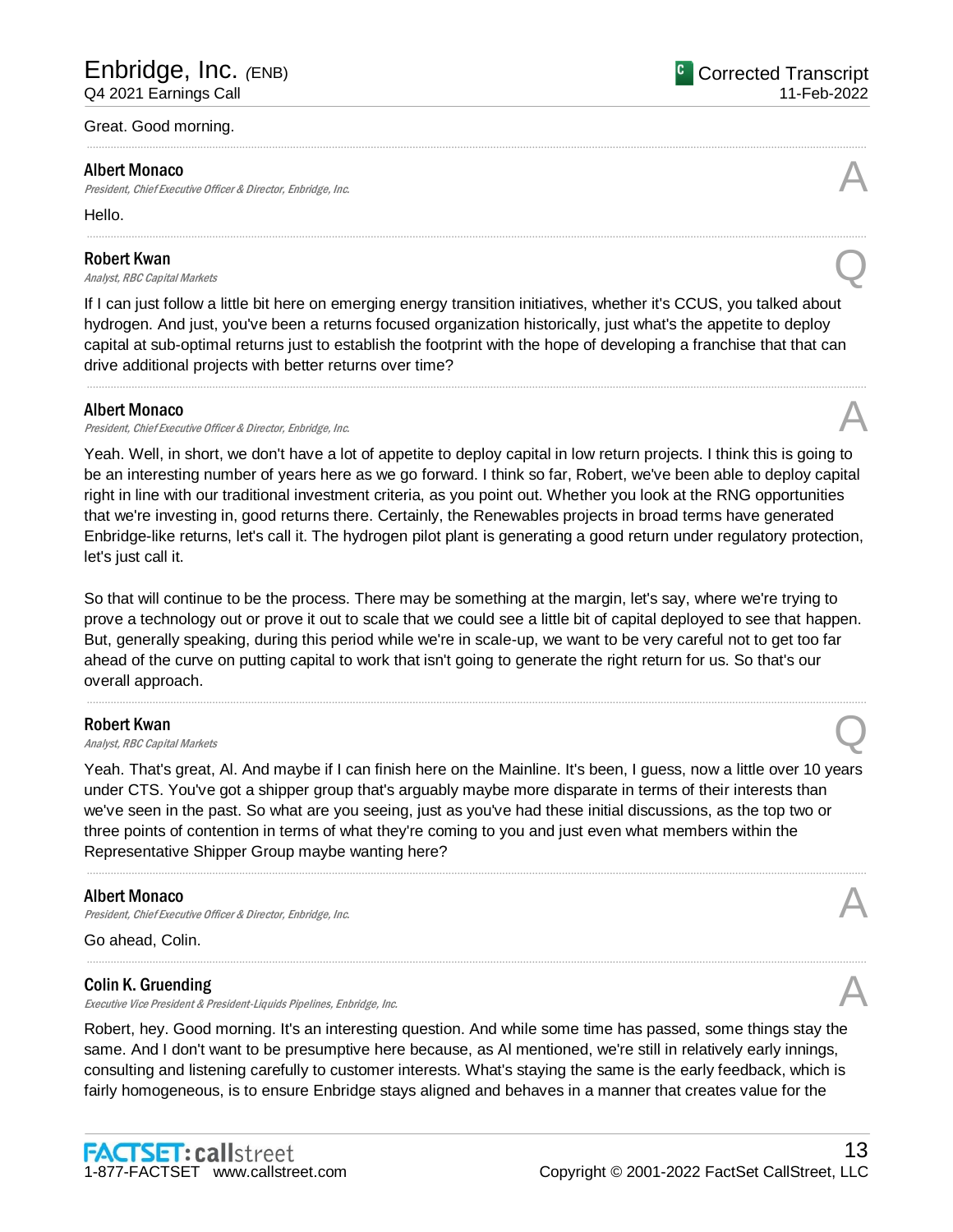shipping community. And I think Al went through the ingredients to that and it's moving as much oil as we can safely every day at USD 90 a barrel. That's the primary value lever here.

So we're hearing about, consistently, the need for continued fixed tolling, certainty on the toll and that alignment. So while I know that the Mainline contracting application was contentious at the end, I think if we remove the contracting element of it or substantially do that, I think there'll be potential for consistent alignment here by the group.

Al, if you want to add anything?

#### Albert Monaco

President, Chief Executive Officer & Director, Enbridge, Inc.

Yeah, right. I think, Robert, everybody's been, what, through the wringer around this over the last, I don't know, three, four years. So, Colin mentioned toll certainty, but just generally certainty commercially for our customers is important as it is for us. So everybody wants to move forward, I think, and try to move along.

.....................................................................................................................................................................................................................................................................

Colin mentioned tolls, but it's also egress. The key here is that given that it's very difficult to build any pipeline capacity and we know that the upstream customers do have a lot of opportunity to grow incrementally, they want to make sure that we bring what we brought before, which is ideas and options to move barrels at very low incremental cost for them.

And then probably the other thing that's staying the same, which I think we've done very well is just managing costs. And that's why I mentioned in my remarks that having us aligned to ensure that we're managing the cost part of it ultimately flows through the toll and what we land on here. So, I think there's a lot of things that argue for a lot of certainty as we've had – as they've had in the past. So, that's the main priority from what we see.

.....................................................................................................................................................................................................................................................................

.....................................................................................................................................................................................................................................................................

.....................................................................................................................................................................................................................................................................

.....................................................................................................................................................................................................................................................................

.....................................................................................................................................................................................................................................................................

#### Robert Kwan

**Robert Kwan**<br>Analyst, RBC Capital Markets **Q** 

That's great. Appreciate the comments and Bill, all the best in retirement.

#### William T. Yardley

Executive Vice President & President-Gas Transmission and Midstream, Enbridge, Inc. A

Thanks very much, Robert.

#### Albert Monaco

Albert Monaco<br>President, Chief Executive Officer & Director, Enbridge, Inc. And The Content of the State of the State of the

Thank you, Robert.

**Operator**: Your next question comes from the line of Jeremy Tonet with JPMorgan.

## Jeremy Tonet **Deremy Tonet**<br>Analyst, JPMorgan Securities LLC

Hi. Good morning.

#### Albert Monaco

President, Chief Executive Officer & Director, Enbridge, Inc.

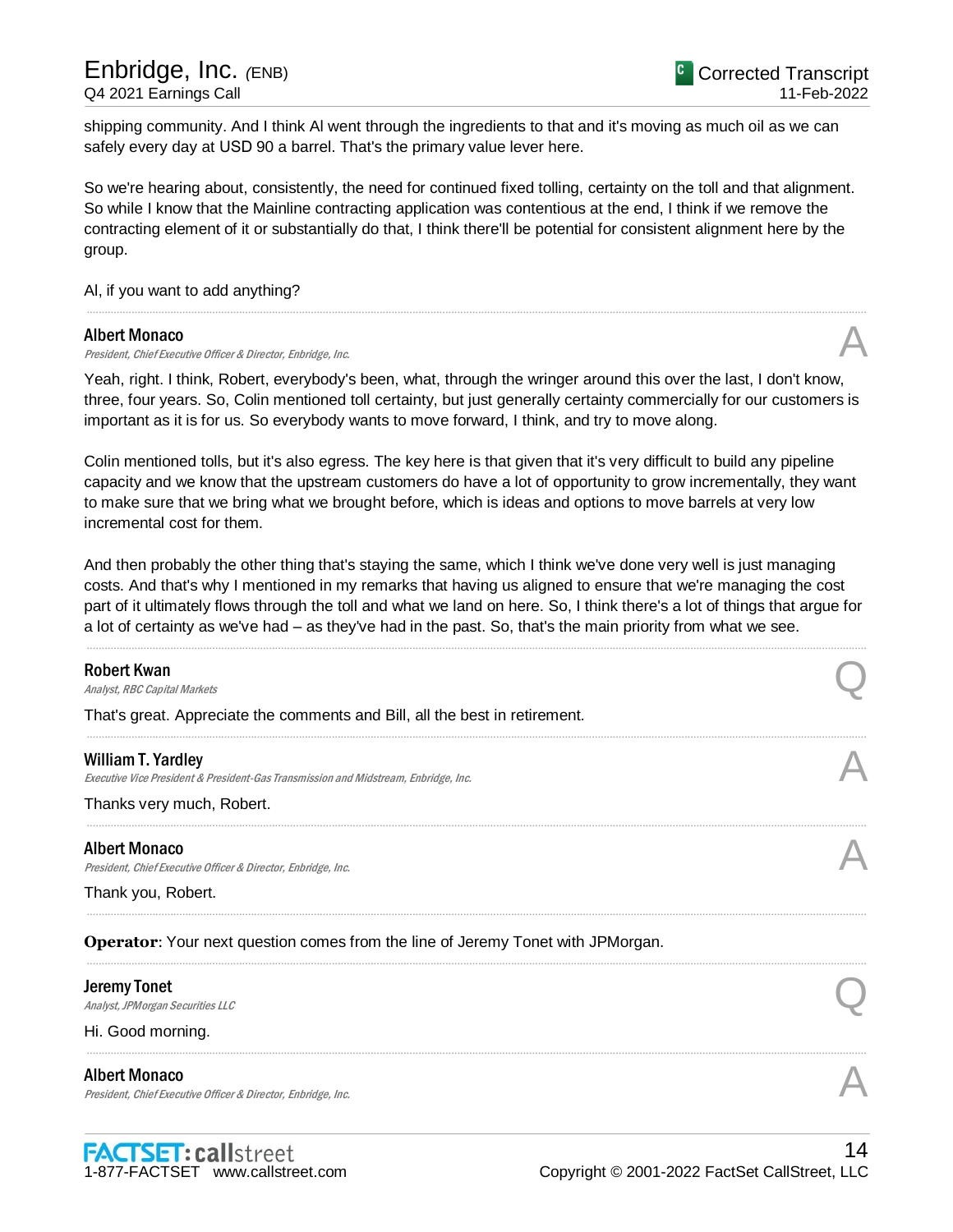#### Hi.

#### Jeremy Tonet

**Deremy Tonet**<br>Analyst, JPMorgan Securities LLC

Hi. And, Bill, you will be missed. Best of luck going forward.

### William T. Yardley

Executive Vice President & President-Gas Transmission and Midstream, Enbridge, Inc.

Thanks very much, Jeremy. Appreciate it.

#### Jeremy Tonet

**Deremy Tonet**<br>Analyst, JPMorgan Securities LLC

Just want to touch on the Mainline a little bit here, and I don't know if you guys exactly disclosed it, but as we think about the reserves booked in the fourth quarter, just want to confirm that's for two quarters, third quarter and fourth quarter. And did you guys quantify what that level was?

.....................................................................................................................................................................................................................................................................

.....................................................................................................................................................................................................................................................................

.....................................................................................................................................................................................................................................................................

.....................................................................................................................................................................................................................................................................

.....................................................................................................................................................................................................................................................................

### Albert Monaco

Albert Monaco<br>President, Chief Executive Officer & Director, Enbridge, Inc. And The Content of the Security of the Alberta S

So, this we're going to hand to Vern.

#### Vern D. Yu

Chief Financial Officer & Executive Vice President, Enbridge, Inc.

Hi, Jeremy. The reserve that we booked was for Q3 and Q4. And as we've talked about at our Investor Day in December, we're not disclosing the magnitude of that or the provision that we have in 2022 and beyond. So, I think you'll understand that these are commercially sensitive numbers and we don't want to broadly disclose those.

.....................................................................................................................................................................................................................................................................

### Jeremy Tonet

**Deremy Tonet**<br>Analyst, JPMorgan Securities LLC

Got it. fair enough there. And then, I just want to come back to buybacks, I guess a little bit. And I was wondering if you could provide just maybe a little bit more color on the capital allocation calculus in as far as what could lead to different levels of buybacks if it's – if that falls in the rank of where capital allocation points to. Just trying to get a sense there's big program out there, but what might actually transpire?

.....................................................................................................................................................................................................................................................................

### Albert Monaco

Albert Monaco<br>President, Chief Executive Officer & Director, Enbridge, Inc. And The Content of the Security of the According

Okay. Well, I'll start it off. Vern can add. I think we've got some broad criteria of how we're going to deploy this share buyback program. I think just going back a little bit, Jeremy, it certainly moved up in the order for us after Line 3 went into service. I think we communicated that, and it's certainly right in the mix right now.

So, the way to think about it generally is we want to make sure the balance sheet is in very strong position at all costs. And the reason for that is we need that flexibility to take on opportunities that we see and capitalize them. So, leverage is number one. Now beyond that. You've got this vying for capital between additional organic growth, potentially some asset M&A, the Moda-like opportunities. And then, of course, we'll look at where the shares are in the market and determine. So, it's all about how we maximize the value here amongst those three options after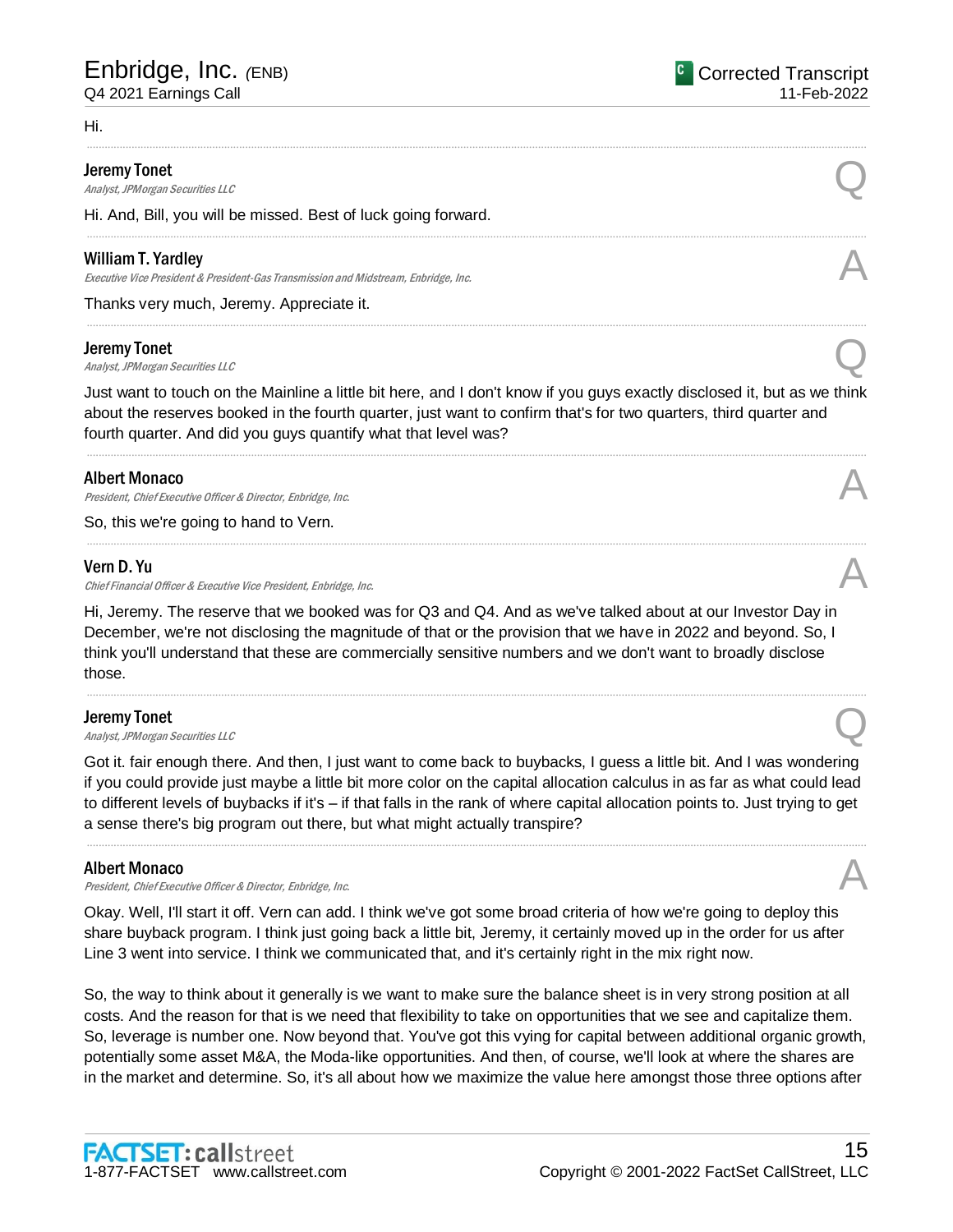program. Vern, do you want to add anything?

Chief Financial Officer & Executive Vice President, Enbridge, Inc.

16

Copyright © 2001-2022 FactSet CallStreet, LLC

# opportunities on Flanagan and Seaway, what are the gating factors to get these things more further along just given that Line 3 is now in service? And kind of has the Capline reversal changed any of the dynamics there just

..................................................................................................................................................................................................................................................................... Robert Hope

### Albert Monaco

President, Chief Executive Officer & Director, Enbridge, Inc.

Go ahead, Bill.

## William T. Yardley

Executive Vice President & President-Gas Transmission and Midstream, Enbridge, Inc. A

Yeah. Pretty much – pretty much, Rob. We've been expanding T-South quite a bit. Just finished one last year, that was about CAD 1 billion for customers in Southern B.C. in the Pacific Northwest. So, the next big one is probably going to be related to a major offtake and Woodfibre certainly would fit that bill. And yeah, anything we start now would be a 2025, 2026 in-service. So, a lot of optimism there, I think, there are bite-sized project. You have been following them for sure but, yeah, I think they've got a good shot.

.....................................................................................................................................................................................................................................................................

.....................................................................................................................................................................................................................................................................

All right, great. Thank you. And then just moving over to the crude oil business, the downstream expansion

## Robert Hope **Robert Hope**<br>Analyst, Scotiabank  $\bigotimes$

given alternate avenues of flow?

**Robert Hope**<br>Analyst, Scotiabank  $\bigotimes$ Good morning, everyone, and congrats on the upcoming retirement, Bill. All the best in the future. The question actually could be for you or – yeah, looking at the CAD 2.5 billion T-South expansion, is this entirely dependent on Woodfibre proceeding? And if so, is this kind of a 2026, 2027 in-service date for this pipeline expansion just given when Woodfibre is expected to come in?

.....................................................................................................................................................................................................................................................................

.....................................................................................................................................................................................................................................................................

we make sure the balance sheet is in check. So, that's the policy or approach generally to using the buyback

our dividend. So really, you can think about it that it's a supplement to our annual dividend.

.....................................................................................................................................................................................................................................................................

### ..................................................................................................................................................................................................................................................................... Jeremy Tonet

**Deremy Tonet**<br>Analyst, JPMorgan Securities LLC

Got it. That's very helpful. I'll leave it there. Thank you.

#### Albert Monaco

President, Chief Executive Officer & Director, Enbridge, Inc.

Okay. Thanks, Jeremy.

**Operator**: Your next question comes from the line of Rob Hope with Scotiabank.

#### Well, I'll just add that we continue to think that the shares are undervalued, so buying more of our assets is always a good thing. And it's really nice to have another avenue to give some capital back to our shareholders on top of

Vern D. Yu

.....................................................................................................................................................................................................................................................................







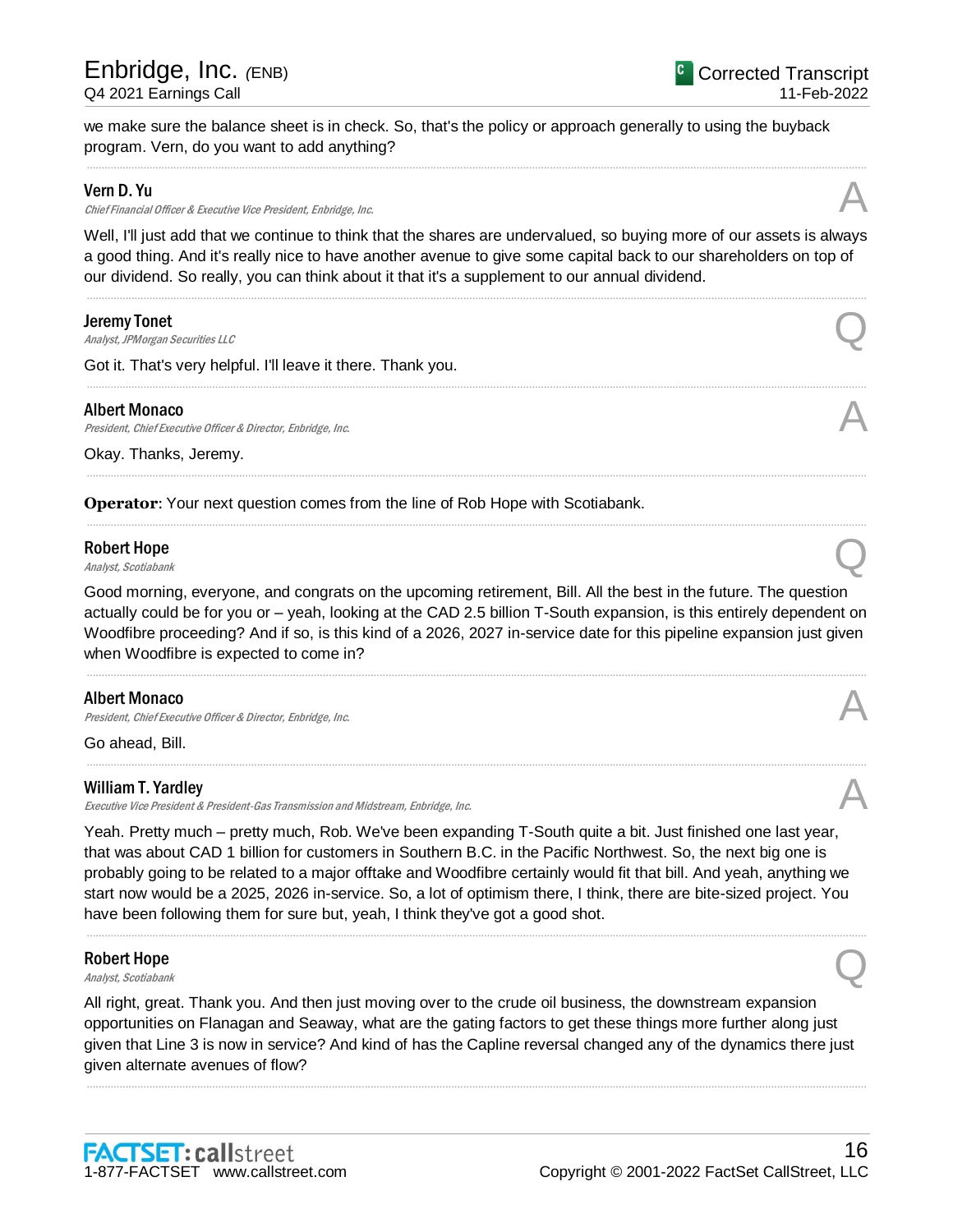#### Albert Monaco

President, Chief Executive Officer & Director, Enbridge, Inc.

Okay, over to Colin.

### Colin K. Gruending

Executive Vice President & President-Liquids Pipelines, Enbridge, Inc.

Hey, Rob. So on the first part, the – our downstream pipes, we've mobilized early work on that to maintain a quick ISD. We've been talking to customers on both of those. You should probably think about those in concert with EHOT as well. They kind of all go together and it would be good to have some terminaling at the end of all that down in Houston.

.....................................................................................................................................................................................................................................................................

Timing wise, we're having parallel discussions with the industry. As we advance the Mainline tolling framework, you can see how they would interrelate to ensure you could get egress to use that downstream space. There is interest in it, for sure. So, that's the kind of the timing we're thinking on those. On the other business development ideas, those are Ingleside and Express, et cetera, those SPOT – those are all happening on a quicker basis, I would say, independent of the Mainline Gantt chart.

On your question on Capline, I think we're viewing that as more opportunity than threat at this point. As you know, yeah, we feed it from three of our pipelines in an upstream about the Mainline and regional. So, we don't – we're not seeing Capline cannibalize Flanagan South volumes, for example. I think they're moving about 100 a day. And I think that came off of rail and barge service previously. So, it didn't steal it from our system.

.....................................................................................................................................................................................................................................................................

| <b>Robert Hope</b><br>Analyst, Scotiabank                                                                                                                                                                                   |  |
|-----------------------------------------------------------------------------------------------------------------------------------------------------------------------------------------------------------------------------|--|
| All right. Appreciate the color. Thank you.                                                                                                                                                                                 |  |
| <b>Colin K. Gruending</b><br>Executive Vice President & President-Liquids Pipelines, Enbridge, Inc.                                                                                                                         |  |
| Thanks.                                                                                                                                                                                                                     |  |
| <b>Albert Monaco</b><br>President, Chief Executive Officer & Director, Enbridge, Inc.                                                                                                                                       |  |
| Thanks, Rob.                                                                                                                                                                                                                |  |
| <b>Operator:</b> Your next question comes from the line of Ben Pham with BMO.                                                                                                                                               |  |
| <b>Ben Pham</b><br>Analyst, BMO Capital Markets Corp. (Canada)                                                                                                                                                              |  |
| Okay, thanks. Good morning. I was wondering, what are your updated thoughts on non-core assets sales up at<br>this point? And I'm probably more curious about the more commodity-based businesses, are you comfortable just |  |

.....................................................................................................................................................................................................................................................................

holding onto capitalize on increasing margins? Or is this a good window to look at monetization?

### Albert Monaco

President, Chief Executive Officer & Director, Enbridge, Inc.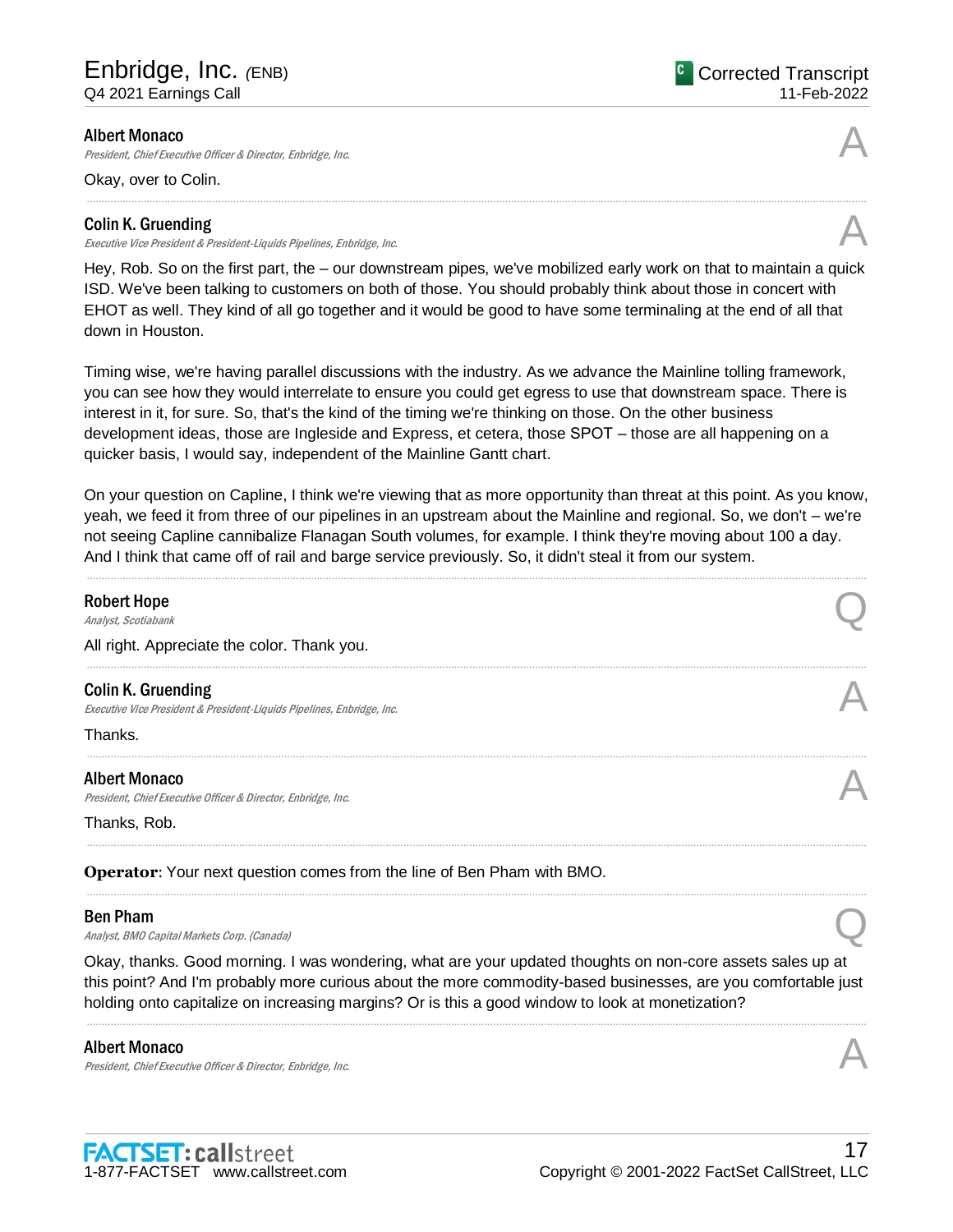## Enbridge, Inc. *(*ENB) Q4 2021 Earnings Call

Yeah. Hey, Ben, generally speaking, our non-core assets sales, there's not a lot that fits that category. I mean, certainly we could look at portions of our other assets if we could see great value, we'd always look at that and the team is always monitoring that.

As far as the commodity sensitive ones, there's really not a lot in that category. Certainly the main ones would be Aux Sable and DCP. In the case Aux Sable, it's really tied to the Alliance Pipeline, as you know, from an operational point of view and the commodity exposure there is relatively low for us in the bigger picture context of Enbridge.

In the case of DCP, I think you're familiar with that one. It's a relatively small piece of our EBITDA as well, and it comes with a very large negative basis – tax basis in that asset. So, right now, I think we're pretty comfortable in just holding those relatively small pieces of commodity exposure.

.....................................................................................................................................................................................................................................................................

#### Ben Pham

**Ben Pham**<br>Analyst, BMO Capital Markets Corp. (Canada)  $\mathbb{Q}$ 

Okay. Thanks, Al. And also your comment around renewable returns coming down and being careful about future investments, I'd like to hear that. But what about also being opportunistic on maybe buying some of these junior renewable developers that could be challenged in terms of returns and inflation? Is there a window here to take advantage and go into new geographies, for example?

.....................................................................................................................................................................................................................................................................

### Albert Monaco

President, Chief Executive Officer & Director, Enbridge, Inc.

Yeah. Well, you're right to point out that valuations have certainly compressed over the last little while and some of them are encountering difficulties. It's probably not a primary objective of ours right now, Ben. And the reason for that is I think we've got, as I alluded to earlier, quite a bit going on in the business. And when you talk about the solar self-power opportunities, there's a number of what we call front of the meter renewables opportunities where we can bring our expertise to bear. We've got the projects that Matthew has been working on and developing for the last two to three years. So, I think we've just got enough on the go right now to not necessarily require going out and doing some kind of M&A deal. We always watch it, of course, but low likelihood at this point.

.....................................................................................................................................................................................................................................................................

### Ben Pham

**Ben Pham**<br>Analyst, BMO Capital Markets Corp. (Canada)  $\mathbb{Q}$ 

Okay. Great. And maybe just a quick one for Colin perhaps on the Wabamun project or maybe anything in Alberta CCUS. Do you do you need to get the CER involved in at some point or Bill C-69, like how does that – does that fit in at all?

.....................................................................................................................................................................................................................................................................

## Colin K. Gruending

Executive Vice President & President-Liquids Pipelines, Enbridge, Inc.

We'll need regulatory permits physically as they develop. It's a – it's an intra-Alberta situation. It doesn't cross borders. So, as Al said, well, the whole industry will need clarity quickly on permitting on this whole new slate of projects. So, we'll be advancing that in parallel. The ISDs for the emitters we're working with here are relatively early in the relative scale of things in 2025, 2026. So we've got some time to work on that, but not a lot.

.....................................................................................................................................................................................................................................................................

## Albert Monaco

Albert Monaco<br>President, Chief Executive Officer & Director, Enbridge, Inc. And The Content of the Security of the Alberta S

Yeah. I think you mentioned C-69, I don't think that applies here. I'm pretty sure about that, Colin. But if there's something different, we'll get back. But I don't think C-69 applies.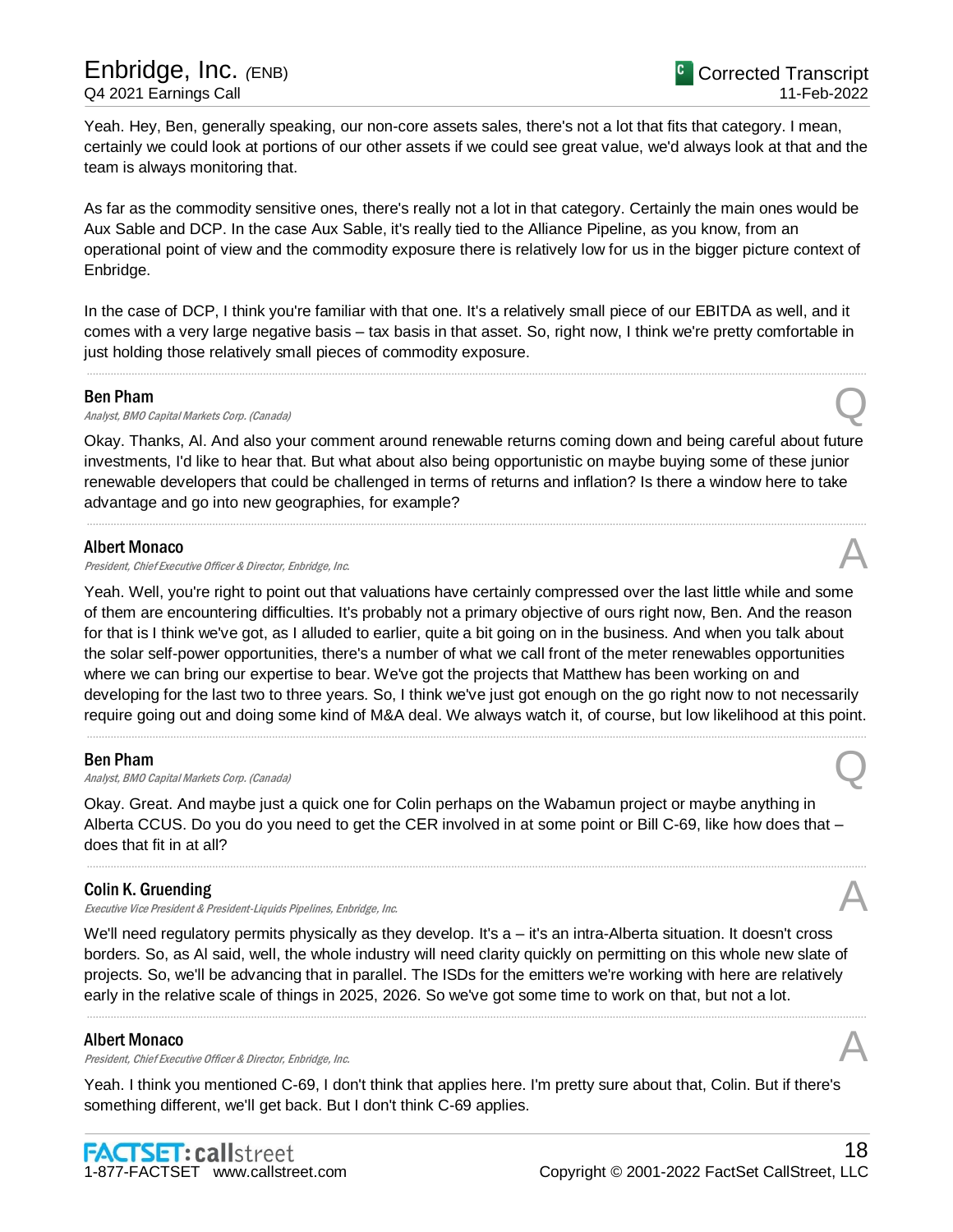#### Ben Pham

**Ben Pham**<br>Analyst, BMO Capital Markets Corp. (Canada)  $\mathbb{Q}$ 

Okay. It makes a lot of sense. Okay, thank you.

#### Albert Monaco

President, Chief Executive Officer & Director, Enbridge, Inc.

#### Okay.

**Operator**: Your next question comes from the line of Brian Reynolds with UBS.

#### Albert Monaco

Albert Monaco<br>President, Chief Executive Officer & Director, Enbridge, Inc. And The Content of the Security of the Alberta S

Hi, Brian.

## Brian Reynolds Brian Reynolds<br>
Analyst, UBS Securities LLC

Hi, good morning – good morning, everyone. Just as a follow up on the share buyback authorization and Mainline, I was just curious if you could provide a little bit more color on how Mainline contracting uncertainty and reserving could ultimately impact the size and pace of those buybacks over the balance of 2022 and 2023? Thanks.

.....................................................................................................................................................................................................................................................................

.....................................................................................................................................................................................................................................................................

.....................................................................................................................................................................................................................................................................

#### Albert Monaco

Albert Monaco<br>President, Chief Executive Officer & Director, Enbridge, Inc. And The Content of the Security of the According

Yeah. Brian, I – we don't see that actually. I think, as Vern alluded to, we've made our provisions. It's within the guidance that we're talking about for 2022, as well as our 2022 to 2024 outlook. So, I think if you look at the – call it the variability in those outcomes, it's actually relatively small. And in the bigger picture, the share buyback program really shouldn't be impacted by the outcome there. So, that's how we're looking at it. Just from the numbers that we see and the variability, it's not going to be impacted by – the share buybacks won't be impacted by the Mainline outcome.

.....................................................................................................................................................................................................................................................................

.....................................................................................................................................................................................................................................................................

.....................................................................................................................................................................................................................................................................

#### Brian Reynolds

Brian Reynolds<br>
Analyst, UBS Securities LLC

Great. Appreciate all that color. And then as a follow up, just curious if you could provide an update on the Markham hydrogen blending post in-service. How is the project performing and do you see this project as scalable and replicable across the rest of your footprint at this time?

#### Albert Monaco

President, Chief Executive Officer & Director, Enbridge, Inc.

Yeah. That's a great question, Brian. So, Cynthia is on the line. So, Cynthia?

#### Cynthia L. Hansen

Executive Vice President & President-Gas Distribution and Storage, Enbridge, Inc.

Oh, yeah. Thanks, Brian, and thanks, Al. We just started with the project. It went live and, as Al said, in Q4, it's been performing well. We will continue to learn from it. It is something that we're looking to scale and we're very hopeful. So, things are progressing as we had expected, and we'll continue to provide updates to – as that opportunity unfolds. So, it's a good start.





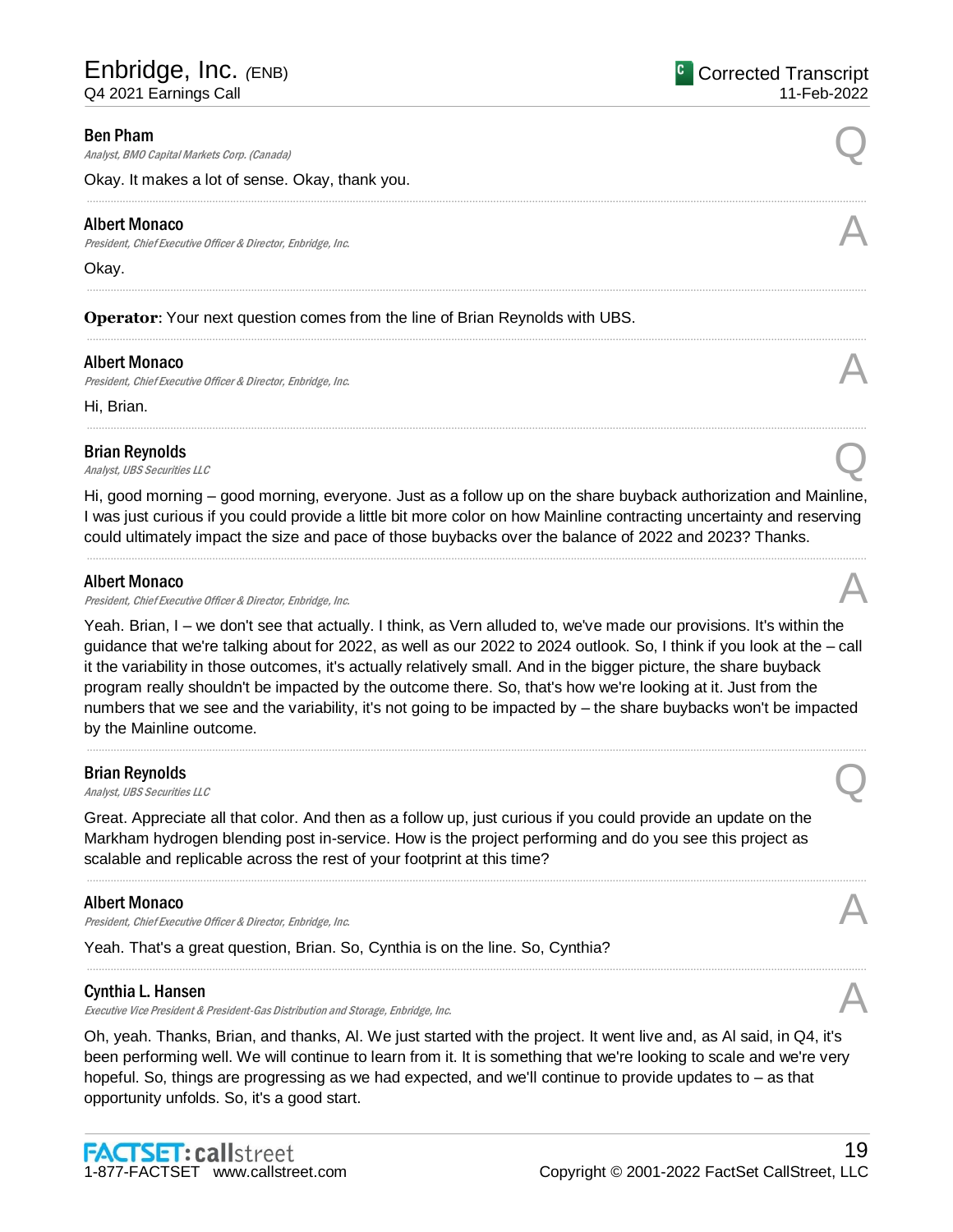#### Brian Reynolds

Brian Reynolds<br>Analyst, UBS Securities LLC

Great. Appreciate the color. Have a great day, everyone.

#### Albert Monaco

President, Chief Executive Officer & Director, Enbridge, Inc.

Thanks, Brian.

**Operator:** Your next question comes from the line of Linda Ezergailis with TD Securities.

## Linda Ezergailis **Linda Ezergailis**<br>Analyst, TD Securities, Inc. **Q**

Thank you. I just would like to also wish Bill all the best in his retirement, and a big congratulations to Cynthia and Michele for their new roles. You could help us maybe paint a little picture about how this Alberta carbon capture initiative might evolve from a operational and governance and ownership framework, recognizing that a lot of different partners bring unique attributes and skills to the table?

.....................................................................................................................................................................................................................................................................

I'm just wondering what are the guardrails of what is possible for the range of ownership that Enbridge would consider? How important is operatorship and how those interfaces might work if there's elements that others operate? And then also layering on the governance, there's a lot of complexity, and I realize that it's all being navigated and there might be some sensitivities. But anything you could help us understand as to how to mitigate some of the execution risk beyond the commercial frameworks?

.....................................................................................................................................................................................................................................................................

### Albert Monaco

President, Chief Executive Officer & Director, Enbridge, Inc.

Okay. Well, I'll start off, Linda. Thanks for the question. Well, first of all, I think you're right in pointing this out. This is going to be, let's put it this way, a collaboration. As I mentioned in my remarks, this is going to take a lot of integration if you just think about the capture, the transportation, all the way through to storage. So we see this as a combination of players. And it's going to take emitters. There'll be certainly some government policy angles with respect to the regulatory part of it, but also how we manage pore space. So there's a lot to go on here.

Another element of this, which I mentioned, is First Nations' participation. And we could see them become equity owners, which I think is just a great opportunity for us and for the First Nations. So I think, at a high level, it's a combination.

In terms of governance and how we actually operate an asset like this, I see it probably developing as a large joint venture, where we're going to take the expertise for each part of the value chain and have the experts roll with it. So I'm envisioning that we run with the transportation and the storage. And then, of course, the upstream capture part, maybe others involved, particularly on the emissions front. So that's the big picture on this. A lot of this, of course, will be TBD as we move forward on the commercial construct.

.....................................................................................................................................................................................................................................................................

## Linda Ezergailis **Linda Ezergailis**<br>Analyst, TD Securities, Inc. **Q**

Thank you. And just as a follow up, recognizing that each jurisdiction has unique geographic and likely regulatory and policy attributes, how much of the discovery of this process could be used and leveraged for other







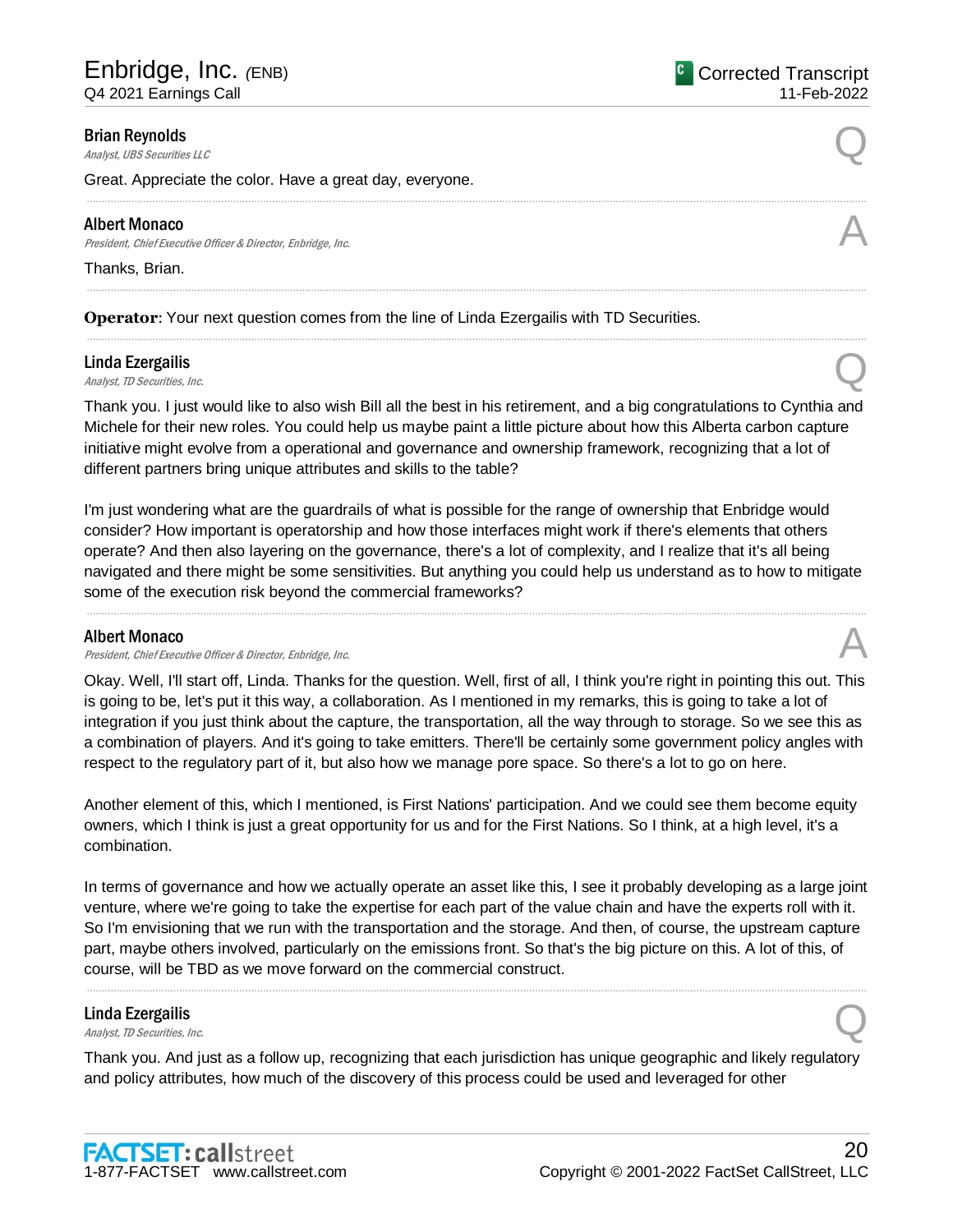jurisdictions? And what other jurisdictions do you think Enbridge would bring value to the table in terms of getting involved in carbon capture initiatives? .....................................................................................................................................................................................................................................................................

#### Albert Monaco

Albert Monaco<br>President, Chief Executive Officer & Director, Enbridge, Inc. And The Content of the Security of the Alberta S

Okay. Well, this one maybe – as you saw on the map there, we've got a number of these we're working on. So maybe I'll invite the business units to talk about specific areas. I'll start with Colin. And then, perhaps, Matthew, if you want to cover anything else.

.....................................................................................................................................................................................................................................................................

So Colin, what do you think?

#### Colin K. Gruending

Executive Vice President & President-Liquids Pipelines, Enbridge, Inc.

The primary answer is, yes, Linda. We'll port the learnings here. I think as Al mentioned and your question infers, there's lots to learn here. So Alberta is at the front end of this; and good for them. But we feel we can port this to other parts of our footprint, right, where we have physical presence and local know-how and customer relationships So on a liquids footprint, we have conversations or developing concepts in Houston and the Corpus area for starters. Cynthia?

.....................................................................................................................................................................................................................................................................

#### Cynthia L. Hansen

Executive Vice President & President-Gas Distribution and Storage, Enbridge, Inc.

Sure. Thanks, Colin. As you know from the map, you can also see that we have a lot of infrastructure around some industrial hubs in Ontario. So whether that's Hamilton or Sarnia industrial area, with our storage capabilities that we have and our knowledge of the geography in Ontario, I think there's opportunities for us.

.....................................................................................................................................................................................................................................................................

.....................................................................................................................................................................................................................................................................

.....................................................................................................................................................................................................................................................................

## Linda Ezergailis **Linda Ezergailis**<br>Analyst, TD Securities, Inc.  $\bigotimes$

Thank you.

**Operator**: Your next question comes from the line of Praneeth Satish with Wells Fargo.

#### Praneeth Satish

**Praneeth Satish**<br>Analyst, Wells Fargo Securities LLC

Thanks. Good morning. The takeaway situation in the Bakken continues to look constrained, and I know in the past you were evaluating an expansion of Alliance to accept more Bakken gas. I guess the question is where does that expansion stand today? And I know there's a bunch of competing projects, but is that something you're still pursuing?

.....................................................................................................................................................................................................................................................................

.....................................................................................................................................................................................................................................................................

#### Albert Monaco

President, Chief Executive Officer & Director, Enbridge, Inc.

Bill, that's probably something for you.

### William T. Yardley

Executive Vice President & President-Gas Transmission and Midstream, Enbridge, Inc.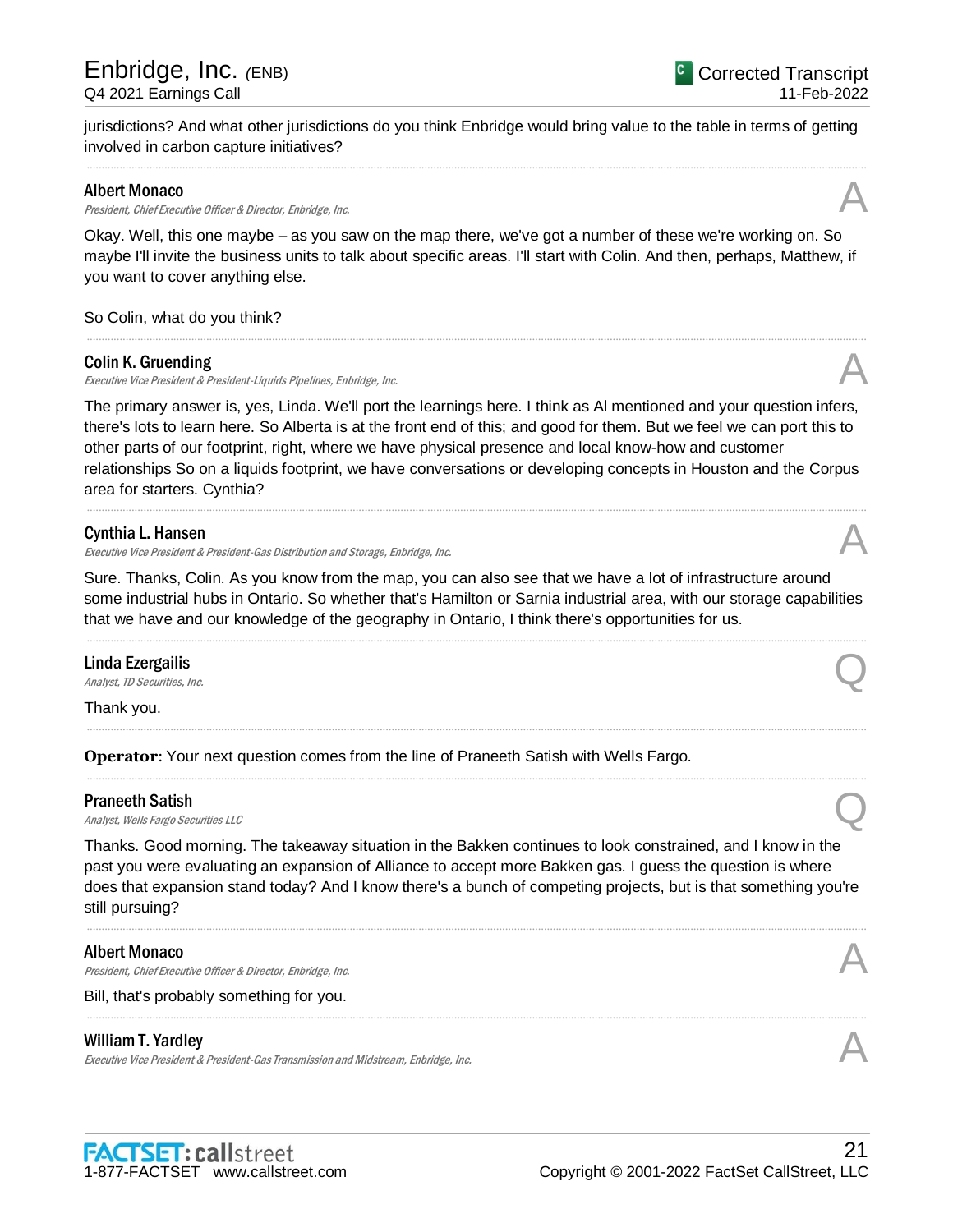Yeah. We've been talking to producers on and off, Praneeth, over the course, really, of the last few years. And it's just a matter of getting the right concentration and traction. We feel as though there's great connectivity, and we bring the gas to the right place. So nothing to report as far as new contracts there, but we do keep pursuing that.

.....................................................................................................................................................................................................................................................................

#### Praneeth Satish

**Praneeth Satish**<br>Analyst, Wells Fargo Securities LLC

Okay, great. And then, I guess, I was just wondering if you could comment, at least directionally, on how either of the two commercial frameworks you're advanced on Mainline would impact your financials? I know you've embedded the reserve in the guidance for toll uncertainty. But is it fair to assume that if you're able to advance either of the commercial frameworks, it would have a modest positive impact on your financials?

.....................................................................................................................................................................................................................................................................

.....................................................................................................................................................................................................................................................................

#### Vern D. Yu

Chief Financial Officer & Executive Vice President, Enbridge, Inc.

Sorry, can you repeat that last part of the question again?

#### Praneeth Satish

**Praneeth Satish**<br>Analyst, Wells Fargo Securities LLC

Yeah. The last part is just, is it fair to assume that if you're able to advance either of the commercial frameworks, you would have a modest positive impact on your financials?

.....................................................................................................................................................................................................................................................................

.....................................................................................................................................................................................................................................................................

#### Vern D. Yu

Chief Financial Officer & Executive Vice President, Enbridge, Inc.

I think the reserve or provision really is our best guess at where we end up at the end of the day.

#### Albert Monaco

President, Chief Executive Officer & Director, Enbridge, Inc.

Okay. I think maybe if I understood the question right, what Vern said is the answer really. With the provision, you can think of it as a neutral outcome. If we booked the provision as to the best outcome we think there is or the most likely, I don't think we see much beyond on the upside or downside. So I wouldn't say that it's a modest positive effect, as you had mentioned.

.....................................................................................................................................................................................................................................................................

#### Vern D. Yu

Chief Financial Officer & Executive Vice President, Enbridge, Inc.

Yeah. I should reiterate that, obviously, we think on the context of our consolidated EBITDA of over CAD 15 billion for 2022, any outcome is not material. I think the bigger takeaway here, though, is really what we said about the commercial outcomes. So we're quite comfortable managing a CTS-like environment. We've proven that for the last, I think, 25 years working on incentive rate-making.

But as I said earlier, we're equally comfortable though with cost of service. And so, with the provision and the fact that cost of service would certainly minimize the risks that we were talking about, I don't want to say we're agnostic because I think, as we were pointing out earlier and Colin was referring to, I think our shippers would probably be happy moving on to a new CTS. So those are the things that we look at. It really is more of a commercial issue going forward here given that we've booked the provision.

.....................................................................................................................................................................................................................................................................

Praneeth Satish **Praneeth Satish**<br>Analyst, Wells Fargo Securities LLC



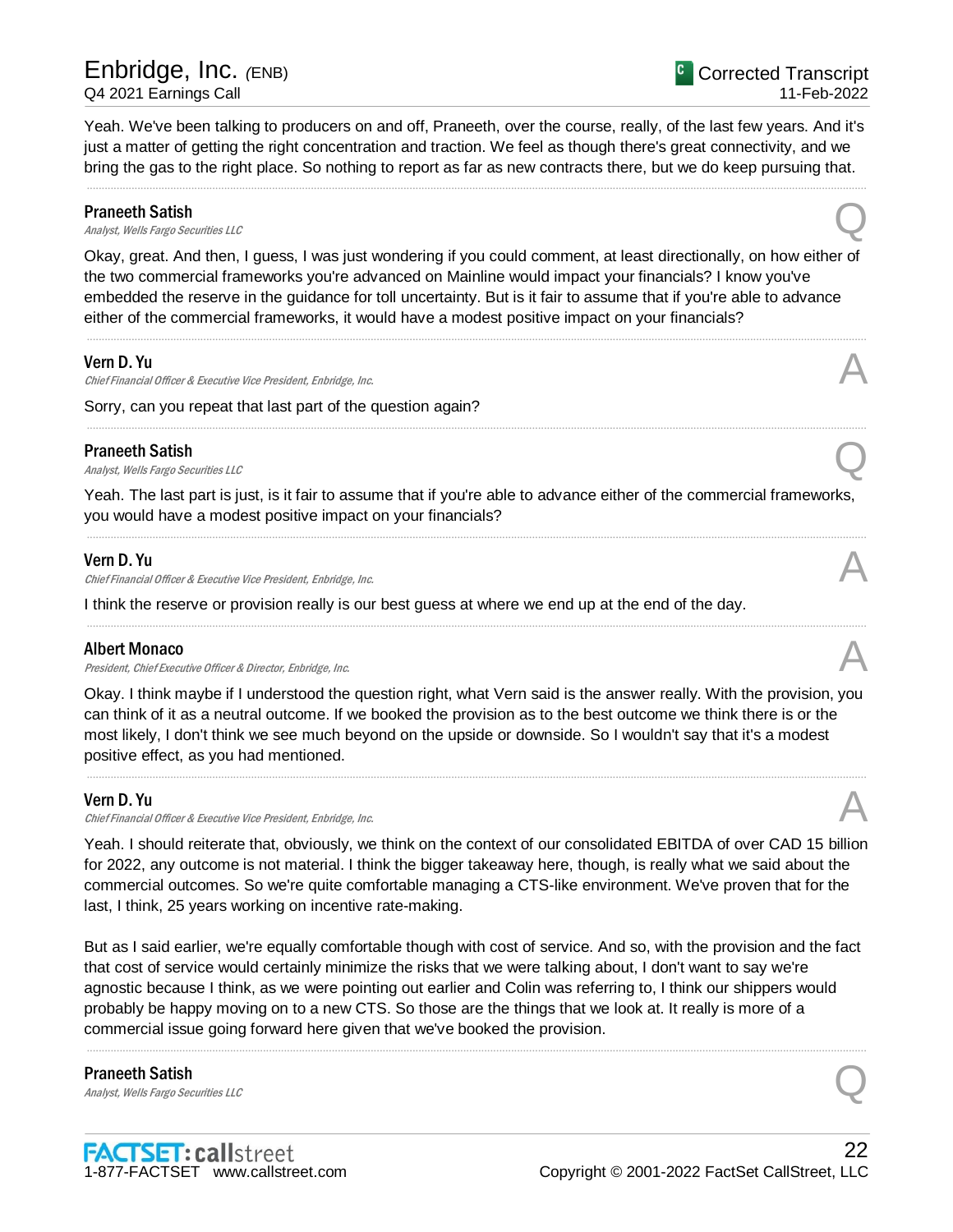#### Got it. Thanks and Bill, congrats on your retirement. Thank you.

#### William T. Yardley

Executive Vice President & President-Gas Transmission and Midstream, Enbridge, Inc.

Thank you.

**Operator**: Your next question comes from the line of Andrew Kuske with Credit Suisse.

#### Andrew M. Kuske

**Andrew M. Kuske**<br>Analyst, Credit Suisse Securities (Canada), Inc

Thanks. Good morning. Al, you kind of started the beginning of the call framing the energy crisis that people are experiencing right now with high pricing and then also the producer discipline side of it. And I guess that's a bit of a two-edged sword for you. You could wind up with a lack of volume growth but better counterparties. Just how do you see that translating to your business overall? And then does that really compel you to pivot faster into some of the energy transition activities?

.....................................................................................................................................................................................................................................................................

.....................................................................................................................................................................................................................................................................

.....................................................................................................................................................................................................................................................................

.....................................................................................................................................................................................................................................................................

#### Albert Monaco

Albert Monaco<br>President, Chief Executive Officer & Director, Enbridge, Inc. And The Content of the Security of the Alberta S

Yeah. I think, Andrew, the way we see this is, as I alluded to there, it's pretty clear that the conventional runway is going to be there for a long time. At the same time, you've got a pretty solid discipline we're seeing out there. I mean, there may be some upticks that you've heard about recently, particularly in the Permian, around drilling and so forth. But generally speaking, the producing community is not unhappy in our view given where prices are and the fact that they're not really deploying a lot of capital and returning it back to shareholders. So, I think that discipline is going to be maintained.

With respect to how we pivot, again, if you look at any of the three areas, as I said, RNG is probably the fastest growing but maybe lower capital investment opportunities there. But hydrogen and CCS are going to take some time, policy wise, incentive framework wise, that's got to still develop. So, I think we're going to have to be disciplined here and really focus on the two-pronged approach. Conventional energy will have runway. We will capitalize on those opportunities. But we will also look to gradually invest in low carbon, providing that we can make those work economically and scale up over time. So, those are going to happen, but they'll happen not in the next two to three years, but after that we'll certainly be scaling up those investments. Hope that helps.

#### Andrew M. Kuske

**Andrew M. Kuske**<br>Analyst, Credit Suisse Securities (Canada), Inc

Yeah. That does help. And then just a follow up and really focuses on the producer health and the discipline they have at this point in the cycle. Does that change the dialog that you have with them at this point in time and your customer focus? Or is it more of the same from an Enbridge perspective?

.....................................................................................................................................................................................................................................................................

.....................................................................................................................................................................................................................................................................

#### Albert Monaco

President, Chief Executive Officer & Director, Enbridge, Inc.

I think it's pretty much the same. I mean, we have a lot of dialog across the four businesses with our customers on all kinds of issues. So, I think so far, their health has been very positive for our industry and us. We like the fact that they've sort of turned over and balance sheets have strengthened. And ultimately, I think that's going to be very positive for the industry and they'll probably get back on to growth year outlooks. But as for the next two to three years, I think we're keeping in touch and being very responsive.